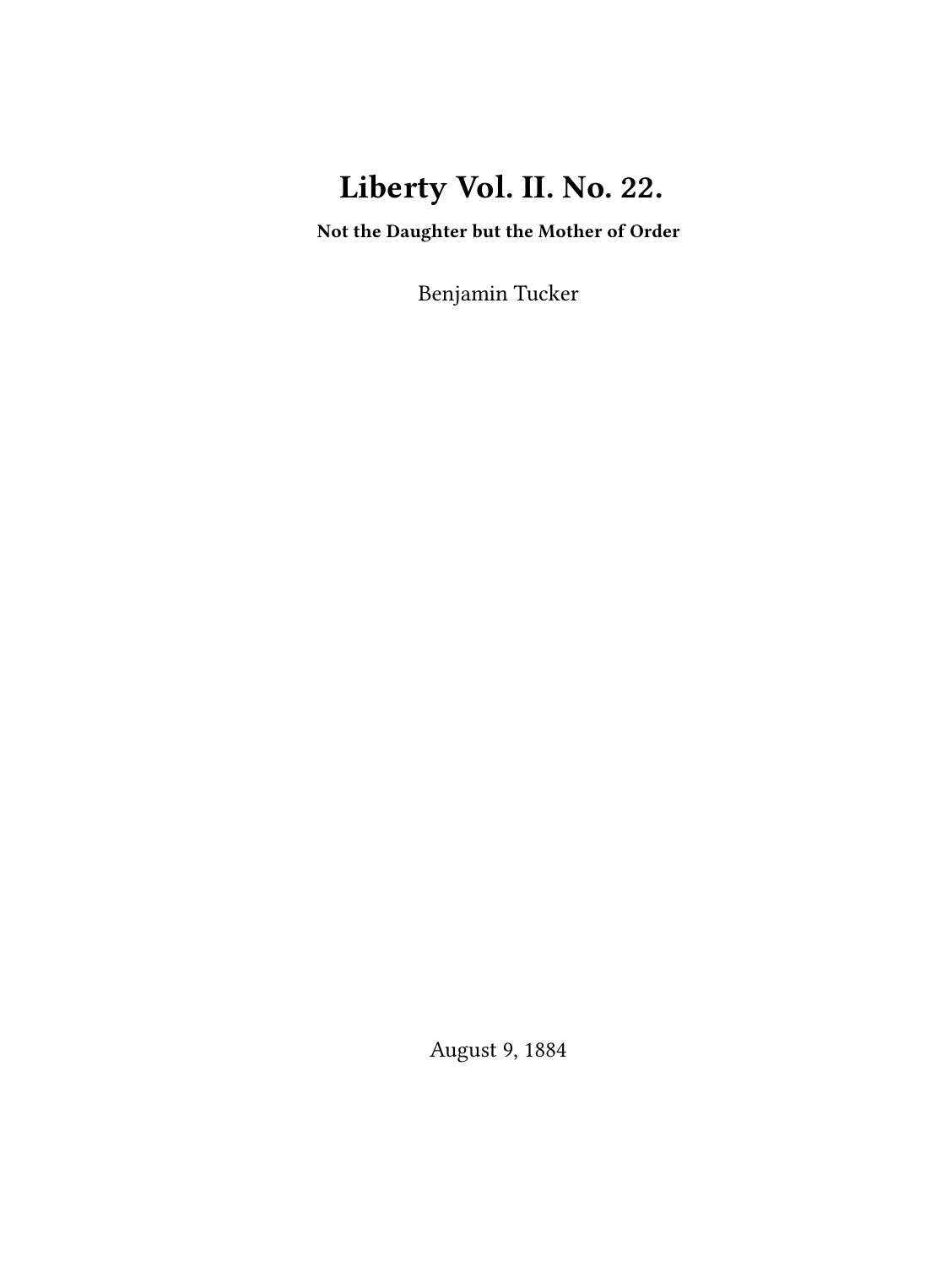# **Contents**

|                    | 3   |
|--------------------|-----|
|                    | 5   |
|                    | 6   |
| What's To Be Done? |     |
|                    | - 6 |
|                    | 15  |
|                    | 17  |
|                    | 18  |
|                    | 19  |
|                    | 21  |
|                    | 21  |
|                    | 23  |
|                    | 23  |
|                    | 26  |
|                    | 30  |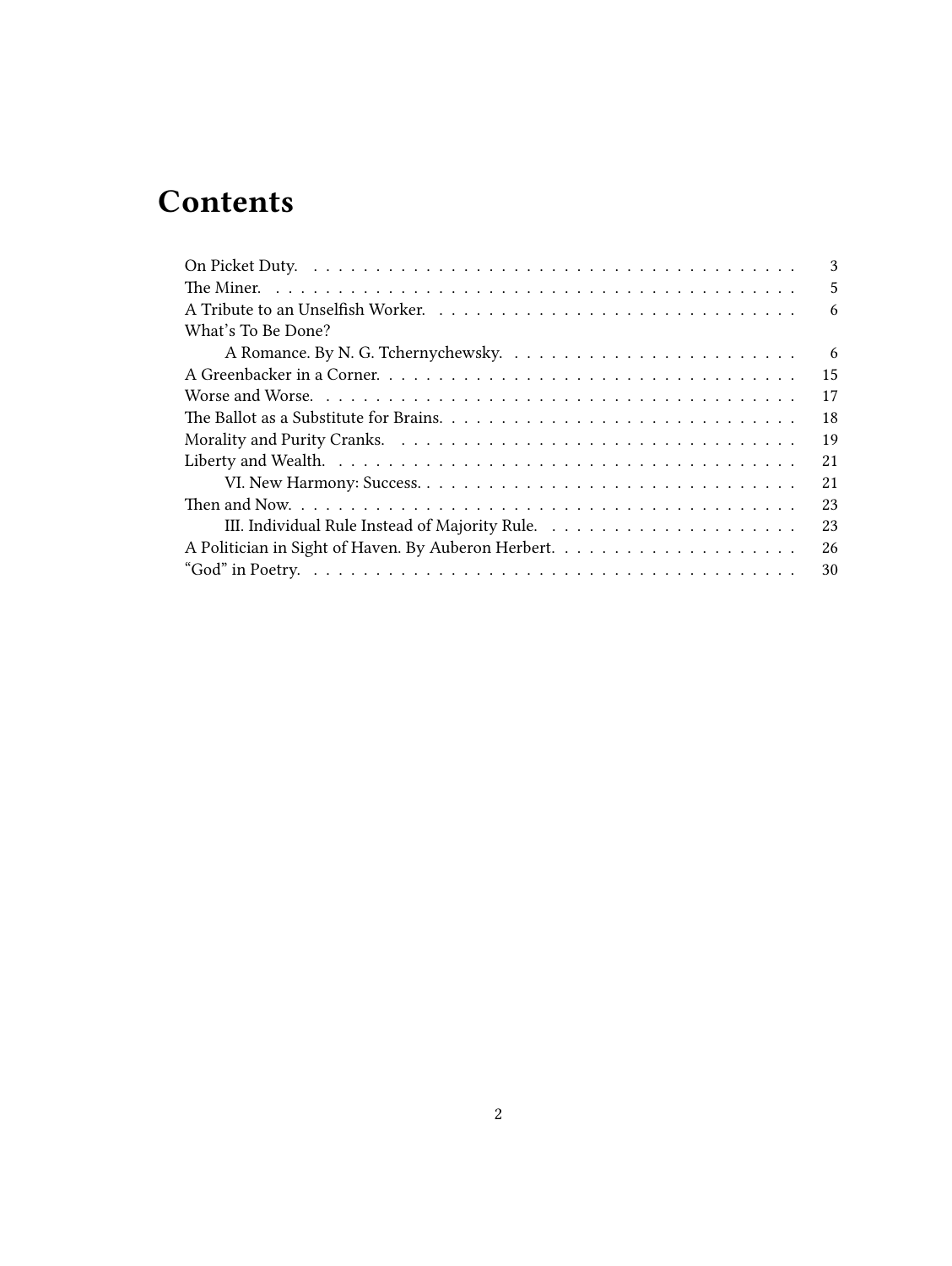"For always in thine eyes, O Liberty! Shines that high light whereby the world is saved; And though thou slay us, we will trust in thee." John Hay.

## <span id="page-2-0"></span>**On Picket Duty.**

The man or woman who does not send me twenty-five cents for a copy of "The Wind and the Whirlwind," now ready in parchment covers, will miss an opportunity of getting the prettiest ornament for his or her library table that was ever offered in the market for that sum of money, to say nothing of the surpassing merit of the poem itself. The ordinary price for such a book is at least fifty cents.

The stupid brutality of the capitalist proprietor is marvellous. In Ohio he teaches the disinherited a most dangerous lesson by ordering three thousand hand grenades to be used against striking miners. Is it any wonder that the oppressed rent-payer regards dynamite as a legitimate weapon for use against the robber landlord? Does the idiot of a proprietor imagine that he can compete with the great mass of mankind in throwing hand grenades, that he sets the fashion of solving economic problems with such logic?

A friend and subscriber in the Empire State writes as follows: "Shall I give you another opportunity to 'study human nature,' and say my little say on the 'story' subject? J. W. P. certainly did 'cut off his own rose.' He might have forgiven the story for the sake of the rest. Not that even can spoil Liberty. I mean *a* story; generally they are especially to be shunned if they have a moral. Yet the one you are giving us is charming. We all know there are stories, and stories. I think whoever fails to read George Cable's 'Old Creole Days' loses a feast."

Lysander Spooner tells me that he is somewhat surprised to find many people whom he had regarded as rather old-fogyish in sympathy with his lately published "Letter to Scientists and Inventors." I cannot share his astonishment. It is just what I expected. The monopoly of knowledge is an old-fogy idea, and old fogies will indorse old-fogy ideas even when so progressive a man as Mr. Spooner puts them forth. On the other hand, of the people who indorse Mr. Spooner's views on freedom of banking I doubt if he will find one in fifty to approve his stand in favor of a "corner" in truth.

Imitating the attitude of the Pacific Coast people towards the Chinese, the citizens of Pennsylvania are becoming very much exercised in their minds anent the Hungarian laborers in that State. But these obnoxious people seem to be well thought of at home. So well, indeed, that the powers that be will not let them go away. It appears from the report of the United States consul-general at Vienna that seven peasants of Galicia sold their farms last February, and, being furnished by friends in this country with tickets to take them across the ocean, went to the railway station with their families to start. There they were met by government officials, who compelled them to return to their homes, after which the government declared the sale of their farms null and void. And so it goes. One government forbids certain people to come in, another forbids certain people to go out, and between them all the bewildered individual has a very pleasant time of it. What will be the next freak of tyranny, I wonder?

I notice that the "Transcript" foolishly indorses as sound political economy a mass of rubbish written by M. L. Scudder, Jr. A specimen of the "great, good sense" detected by the "Transcript"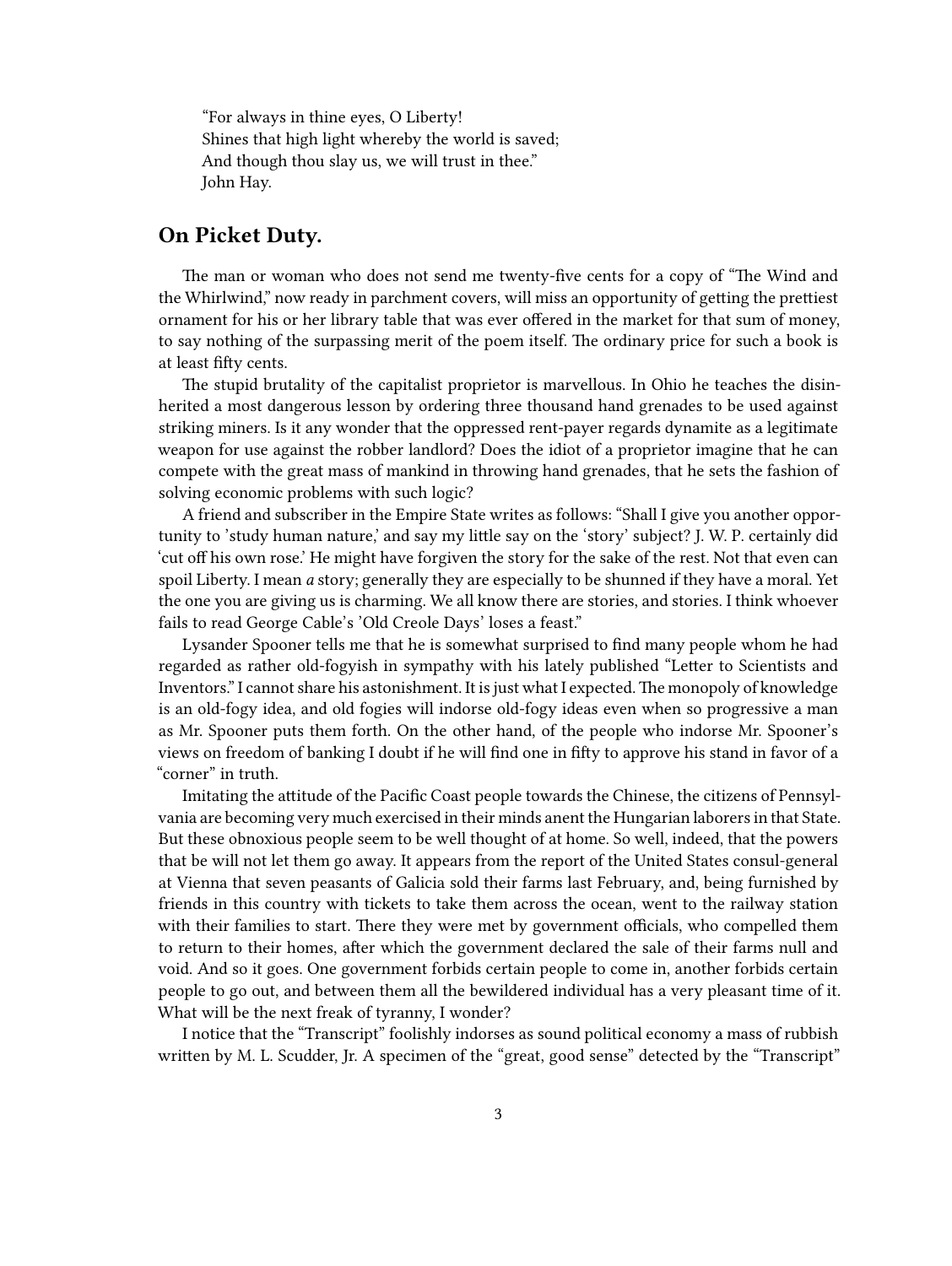economist in the work is this: "Mr. Vanderbilt is receiving a proportionately small and a wellearned part of the profits of the greatest economical device of modern times." This is the most impudent thing I have had the bad luck to hear from a "political economist" recently.

The British usurers who hold the bonds which enslave Egypt want their interest, and the government, which exists only to protect robbers, has issued orders to the Egyptian tool called Minister of Finance to insist upon the immediate payment of arrears of taxes. This means simply ruin and starvation for the wretched fellaheen. Cultivators of the soil must sell their crops standing for whatever they can get. In the case of cotton the crop will have to be sold three months before the harvest, and at a sacrifice of forty per cent, below the normal value. Poor Egypt is but following the road to destruction over which Ireland and India have been driven by the robber landlords and money lenders of England.

What a splendid battle for Anarchy "Edgeworth" is waging all along the radical line! One can scarcely pick up a liberal paper without finding one or more telling broadsides from his pen, and what he says is almost sure to be the most interesting feature of the issue. The "Radical Review" is just now on the anxious seat regarding Anarchistic doctrines, and is advocating Democracy as preferable to Anarchy. Were it not for "Edgeworth," I should be obliged to steal a couple of hours from time that belongs to other duties and dispose of the criticisms brought forward by my fellow-journalist, Schumm; but "Edgeworth" has picked up the gauntlet, greatly to my joy, and I shall watch the contest from afar with I perfect confidence as to the result. Meanwhile I recommend the editor of the "Radical Review" to follow the essay by Auberon Herbert now running through these columns, and find therefrom what true Democracy is.

The "Radical Review" favors me with a very pretty and handy little volume containing a collection of articles written from time to time for its columns over the signature of "Wheelbarrow." Its too clumsy title is "Signing the Document, The Laokoön of Labor, Chopping Sand, and Other Essays." It deals with various incidentals of the labor problem in a very homely and forcible style, and many of the positions taken are sound. But while workingmen will find many of their own foolish ideas refuted in this book, they will get from it little or no knowledge as to the principal methods by which they are robbed of the products of their labor or as to the possibility of stopping this robbery. The author seems to have "caught on" to a good many of the minor truths of the so-called "science" that passes for political economy, but has not detected its major fallacies. Until a writer has succeeded in the latter respect, he cannot treat the labor question fundamentally. Indeed as a rule, he will say some very stupid things, and "Wheelbarrow" is not an exception. But his plain, pleasant, unpretentious manner of writing is very captivating, and those who send fifty conts for & copy to the "Radical Review, Chicago, Illinois," will receive in return a very enjoyable book.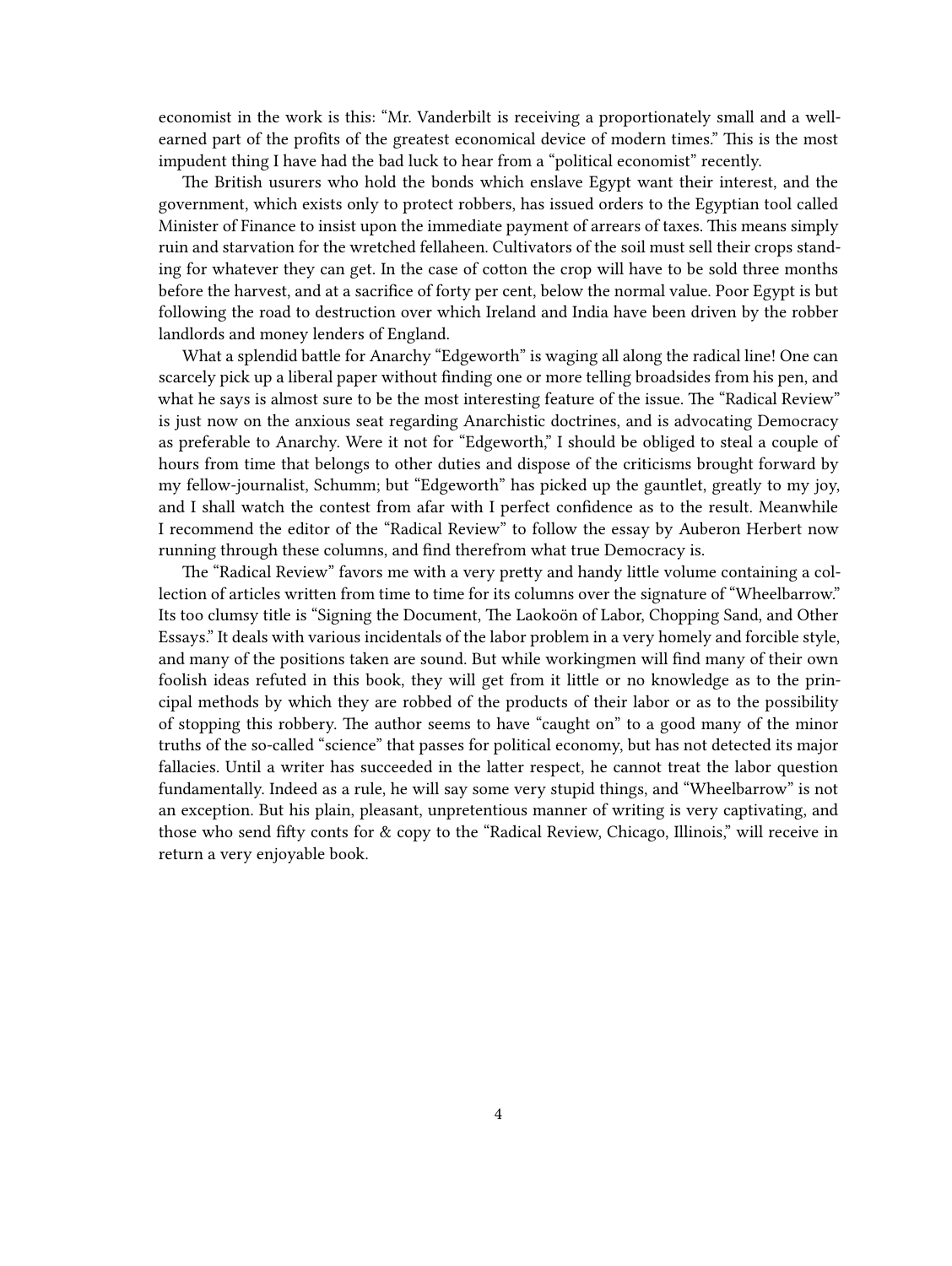# <span id="page-4-0"></span>**The Miner.**

Deep beneath the firm set earth Where volcanoes have their birth, Where, engraved on leaves of atone, Are pictured ages past and gone, Far from God's own blessed light, There the miner tolls In night! Tenant of the depths below, Working with his pick and crow.

Not for him the painted mead, Sacrificed to serve man's need. Not for him the sweet perfume Of flowers in their spring-tide bloom; From life's early morn a slave, Earth's to him a living grave.

First, a father tending well, Next, a youthful sentinel; Careful, watching day by day, Close to keep his guarded way When his lamp, with fitful blaze, Tells of "choke-damp" in the ways! Or, when flickering, it proclaims Gas is oozing from the veins, To be diligent on guard, And with care keep watch and ward! Tracer next, a human soul Harnessed to a car of coal; Last, u miner bold and brave, Kin to Christ, but Mammon's slave!

Look upon him as he stands, Picking coal with grimy hands. Think, in all this world of strife, Not for him the joys of life; Yet his labors, stern and dire, Furnish us with needed fire! Is it not for us, in turn, All his wants and woes to learn? Is it not our duty true, His hard path with flowers to strew?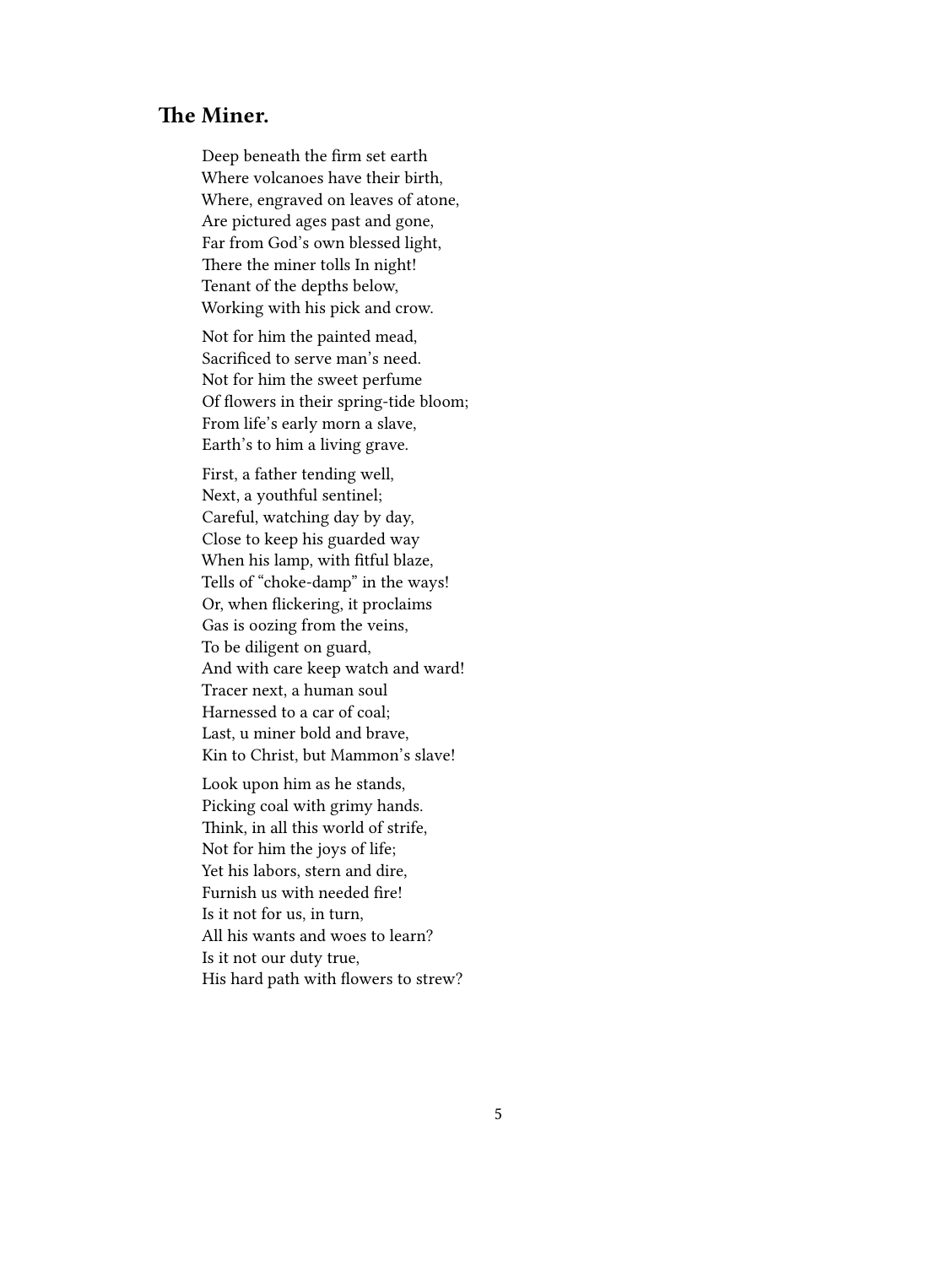With a shrug or with a sigh Let the Pharisee reply: "Ignorant, and low and mean, Man or beast, or step between, So he does his duty true, What's his lot to me or you? He was to the manner born, Let him to his task return!

Man, beware the murd'rer's sin, Have you your duty done by him? He for us has wrought his best, Let him in his turn he blest. Sovereigns crowned with right to rule, Free from despotism's school, Here we know no great, no small, "All for each, and each for all!" Not forgotten in our plan Any one who works for man! Therefore, mark! In such as he Lies our nation's destiny; And, as such our cares engage, We solve the problem of the age. And, on basis firm and grand, Plant the future of our land.

*R. W. Hume*

# <span id="page-5-0"></span>**A Tribute to an Unselfish Worker.**

### *To the Editor of Liberty:*

I was glad to see what my friend, John R. Kelly, is doing as a light-spreader in Ireland. No man in the Anarchistic movement is better able to do such work; and I must express my appreciation of this particular line of action on his part, as he knows the wants of those people, and has the supply. I am pleased to see him unelfish in this most necessary and holy work of dragging my countrymen from the heritage and bondage of savages, who, as Pope said, are wickedly wise and madly brave.

> J. H. Baggs. New York, July 31, 1884.

# <span id="page-5-1"></span>**What's To Be Done? A Romance. By N. G. Tchernychewsky.**

Translated by Benj. R. Tucker.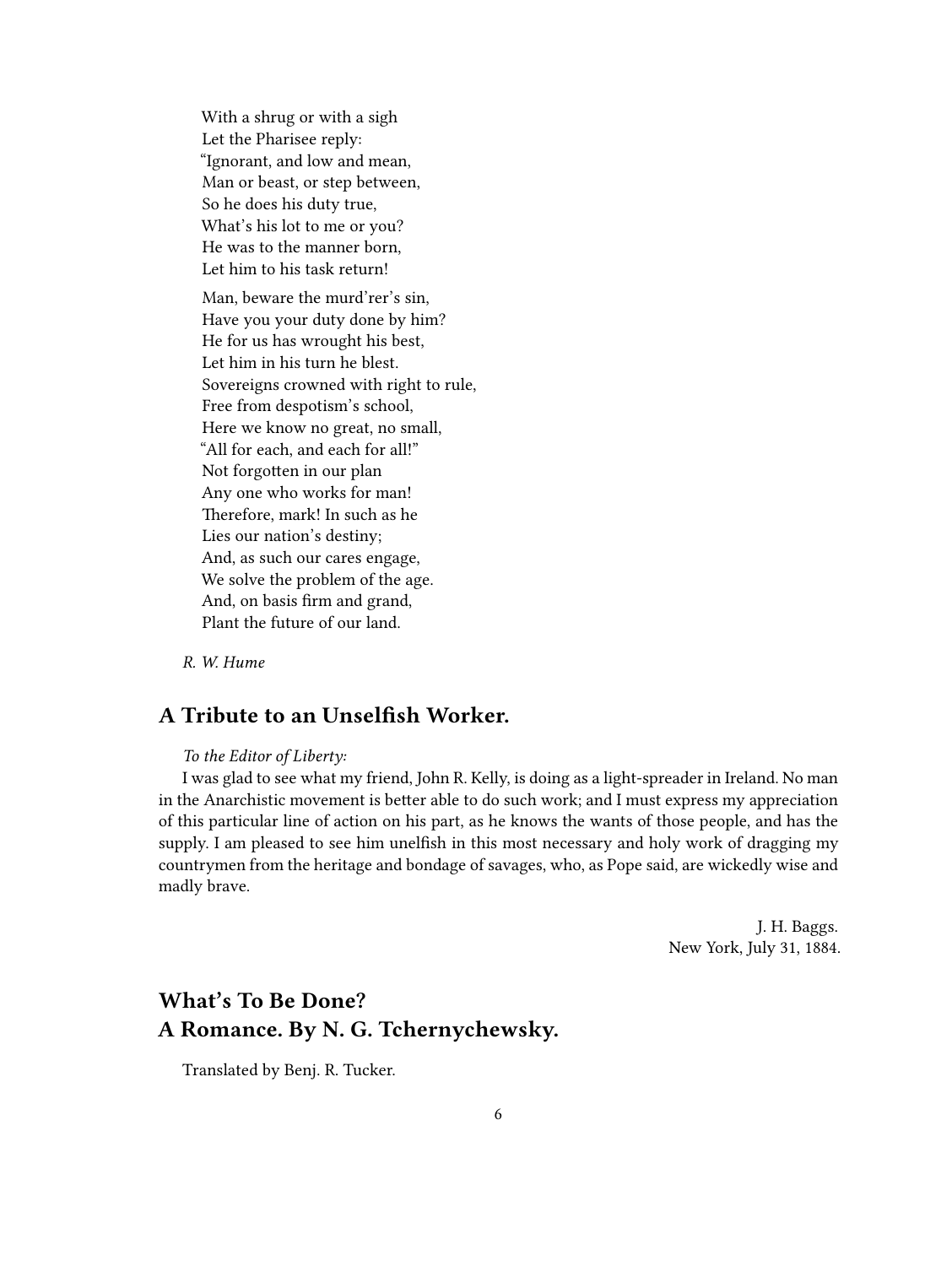Continued from No. 47.

"Has she a dowry?"

"Not at present, but she is to receive an inheritance."

"A large inheritance?"

"Very large."

"How much?"

"Very much."

"A hundred thousand?"

"Much more."

"Well, how much, then?"

"There is no occasion to say; it is enough that it is large."

"In money?"

"In money also,"

"In lands perhaps, as well?"

"And in lands as well."

"Soon?"

"Soon."

"And when will the nuptials take place?"

"Soon."

"You do well, Dmitry Serguéitch, to marry her before she has received her inheritance; later she would be besieged by suitors."

"You are perfectly right."

"But how does it happen that God sends her such good fortune without any one having found it out?"

"So it is: scarcely any one knows that she is to receive an inheritance."

"And you are aware of it?"

"Yes."

"But how?"

"Why, certainly; I have examined the documents myself."

"Yourself?"

"Myself. It was there that I began."

"There?"

"Of course; no one in possession of his senses would venture far without authentic documents."

"Yes, you are right, Dmitry Serguéitch. But what good fortune! you owe it probably to the prayers of your parents? "

"Probably."

The tutor had pleased Maria Alexevna first by the fact that he did not take tea: he was a man of thoroughly good quality; he said little: hence he was not a giddy fellow; what he said, he said well, especially when money was in question; but after she found out that it was absolutely impossible for him to pay court to the daughters of the families where he gave lessons, he became a godsend incapable of over-estimation. Young people like him rarely have such characteristics. Hence he was entirely satisfactory to her. What a positive man! Far from boasting of having a rich sweetheart, he allowed, on tne contrary, every word to be drawn from him as if by forceps. He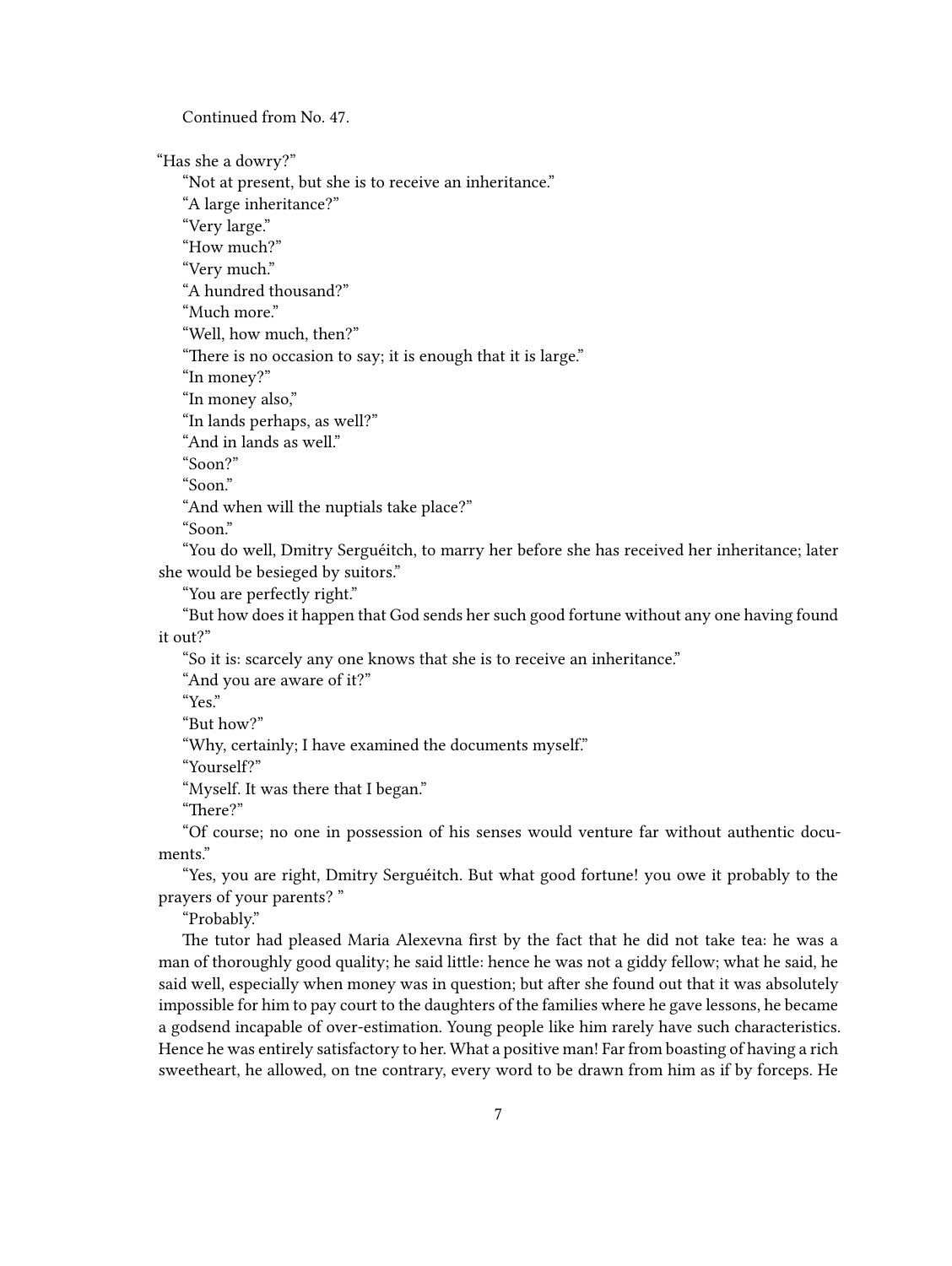had had to look long for this rich sweetheart. And one can well imagine how he had to court her. Yes, one may safely say that he knows how to manage his affairs. And he began by going straight to the documents. And how he talks! "No one in possession of his senses can act otherwise." He is a perfect man.

Vérotchka at first had difficulty in suppressing a smile, but little by little it dawned upon her — how could it have been otherwise — it dawned upon her that Lopoukhoff, although replying to Maria Alexevna, was talking to her, Vérotchka, and laughing at her mother. Was this an illusion on Vérotcnka's part, or was it really so? He knew, and she found out later; to us it is of little consequence; we need nothing but facts. And the fact was that Vérotchka, listening to Lopoukhoff, began by smiling, and then went seriously to thinking whether he was talking not to Maria Alexevna, but to her, and whether, instead of joking, he was not telling the truth. Maria Alexevna, who had all the time listened seriously to Lopoukhoff, turned to Vérotchka and said:

"Vérotchka, are you going to remain forever absorbed and silent? Now that you know Dmitry Serguéitch, why do you not ask him to play an accompaniment while you sing?" These words meant: We esteem you highly, Dmitry Serguéitch, and we wish you to be the intimate friend of our family; and you, Vérotchka, do not be afraid of Dmitry Serguéitch; I will tell Mikhail Ivanytch that he already has a sweetheart, and Mikhail Ivanytch will not be jealous. That was the idea addressed to Vérotchka and Dmitry Serguéitch,— for already in Maria Alexevna's inner thoughts he was not "*the tutor*," but Dmitry Serguéitch,— and to Maria Alexevna herself these words had a third meaning, the most natural and real: We must be agreeable with him; this acquaintance may be useful to us in the future, when this rogue of a tutor shall be rich.

This was the general meaning of Maria Alexevna's words to Maria Alexevna, but besides the general meaning they had also a special one: After having flattered him, I will tell him that it is a burden upon us, who are not rich, to pay a rouble a lesson. Such are the different meanings that the words of Maria Alexevna had.

Dmitry Serguéitch answered that he was going to finish the lesson and that afterward he would willingly play on the piano.

#### **VII.**

Though the words of Maria Alexevna had different meanings, none the less did they have results. As regards their special meaning,— that is, as regards the reduction in the price of the lessons,— Maria Alexevna was more successful than she could hope; when, after two lessons more, she broached the subject of their poverty. Dmitry Serguéitch haggled; he did not wish to yield, and tried to get a *trekhroublovy* (at that time there were still trekhroublovys, coins worth seventy-five copecks, if you remember); Maria Alexevna herself did not count on a larger reduction: but, against all expectation, she succeeded in reducing the price to sixty copecks a lesson. It must be allowed that this hope of reduction did not seem consistent with the opinion she had formed of Dmitry Serguéitch (not of Lopoukhoff. but of Dmitry Serguéitch) as a crafty and avaricious fellow. A covetous individual does not yield so easily on a question of money simply because the people with whom he is dealing are poor. Dmitry Serguéitch had yielded; to be logical, then, she must disenchant herself and see in him nothing but an imprudent and consequently harmful man. Certainly she would have come to this conclusion in dealing with any one else. But the nature of man is such that it is very difficult to judge his conduct by any general rule: he is so fond of making exceptions in his own favor! When the college secretary, Ivanoff, assures the college councillor, Ivan Ivanytch, that he is devoted to him body and soul, Ivan Ivanytch knows, as he thinks, that absolute devotion can be found in no one, and he knows further that Ivanoff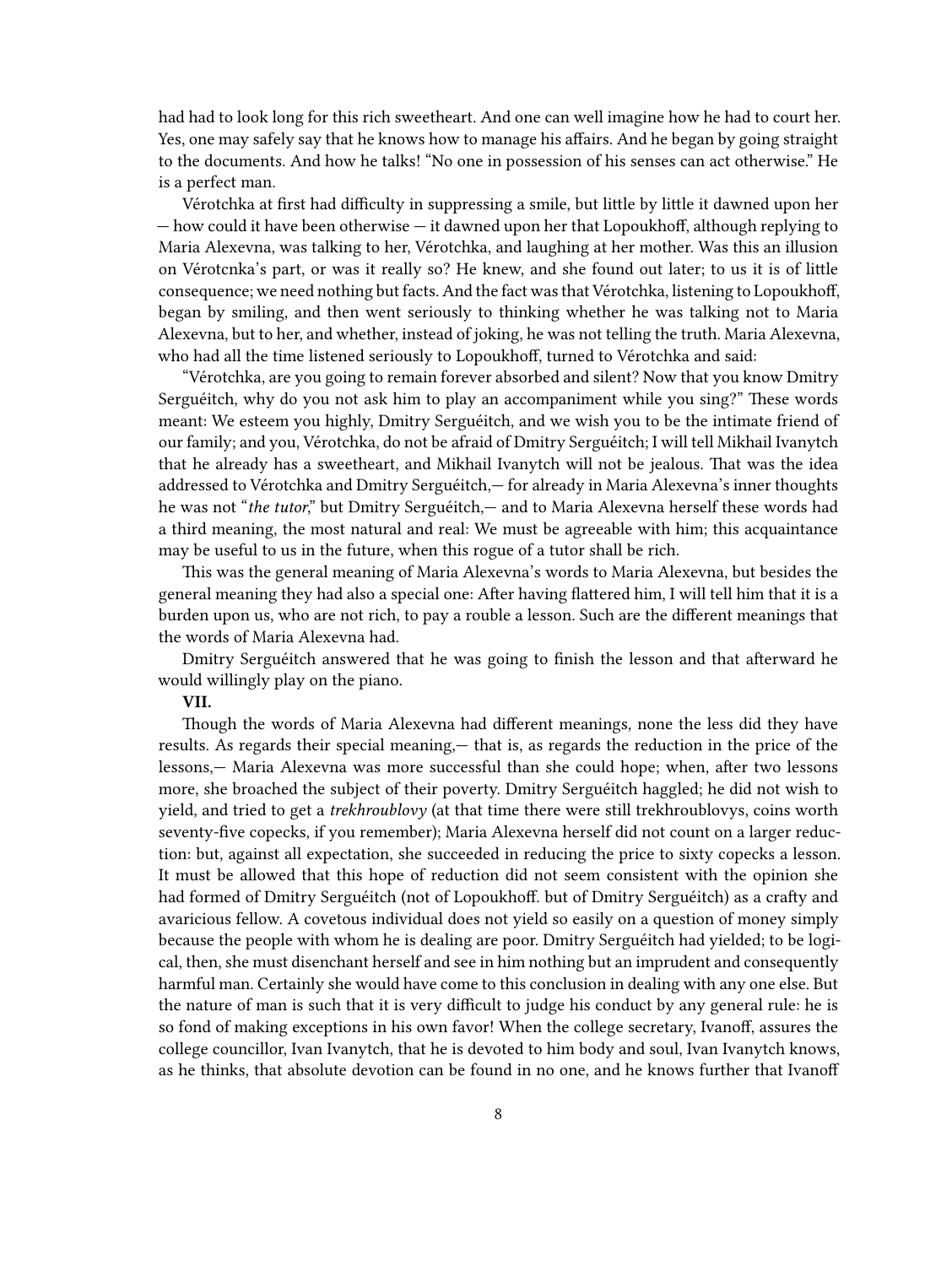in particular has *five times sold his own father* and thus surpassed Ivan Ivanytch himself, who so far has succeeded in selling his father but three times; yet, in spite of all, Ivan Ivanytch believes that Ivanoff is devoted to him, or, more properly speaking, without believing him, he is inclined to look upon him with good-will; he believes him, while hot believing in him. What would you? There is no remedy for this deplorable incapacity of accurately judging that which touches us personally. Maria Alexevna was not exempt from this defect, which especially distinguishes base, crafty, and greedy individuals. This law admits exceptions, but only in two extreme cases,  $-ei$ ther when the individual is a consummate scamp, a transcendental scamp, so to speak, the eighth wonder of the world of rascality, like Ali Pasha of Janina, Jezzar Pasha of Syria, Mahomet Ali of Egypt, who imposed upon European diplomats (Jezzar on the great Napoleon himself) as if they had been children, or when knavishness has covered the man with a breast-plate so solid and compact that it leaves uncovered no human weakness, neither ambition, nor passion for power, nor self-love, nor anything else. But these heroes of knavishness are very rare, and in European countries scarcely to be found at all, the fine art of knavery being already spoiled there by many human weaknesses. Therefore, when any one shows you a crafty knave and says: "There is a man who cannot be imposed upon," bet him ten roubles to one, without hesitation, that, although you are not crafty, you can impose on him if you desire to; with equal promptness bet him a hundred roubles to one that for some special thing he can be led by the nose, for the most ordinary trait, a general trait, in the character of crafty men, is that of letting themselves be led by the nose in some special direction. Did not Louis Philippe and Metternich, for instance, who are said to have been the shrewdest politicians of their time, allow themselves nevertheless to be led to their ruin, like sheep to the pasture? Napoleon I was crafty, much craftier than they, and is said to have had genius. Was he not neatly stranded on the island of Elba? That was not enough for him; he wished to go further, and succeeded so well that that time he went to St. Helena. Read Charras's history of the campaign of 1815, and be moved by the zeal with which Napoleon deceived and destroyed himself! Alas ! Maria Alexevna too was not exempt from this unfortunate tendency.

There are few people whom great perfection in the art of deceiving others prevents from being deceived themselves. There are others, on the contrary, and many of them, whom a simple honesty of heart serves to surely protect. Ask the Vidocqs and Vanka Cains of all sorts, and they will tell you that there is nothing more difficult than to deceive an honest and sincere man, provided he has intelligence and experience. Honest people who are not stupid cannot be seduced individually. But they have an equivalent defect,— that of being subject to seduction *en masse*. The knave cannot capture them individually, but collectively they are at his disposition. Knaves, on the contrary, so easy to deceive individually, cannot be duped as a body. That is the whole secret of universal history.

But this is not the place to make excursions into universal history. When one undertakes to write a romance, he must do that and nothing else.

The first result of Maria Alexevna's words was the reduction in the price of the lessons. The second result was that by this reduction Maria Alexevna was more than ever confirmed in the good opinion that she had formed of Lopoukhoff as a valuable man; she even thought that his conversations would be useful to Vérotchka in urging her to consent to marry Mikhail Ivanytch; this deduction was too difficult for Maria Alexevna ever to have arrived at it herself, but a speaking fact occurred to convince her. What was this fact? We shall see presently.

The third result of Maria Alexevna's words was that Vérotchka and Dmitry Serguéitch began, with her permission and encouragement, to spend much time together. After finishing his lesson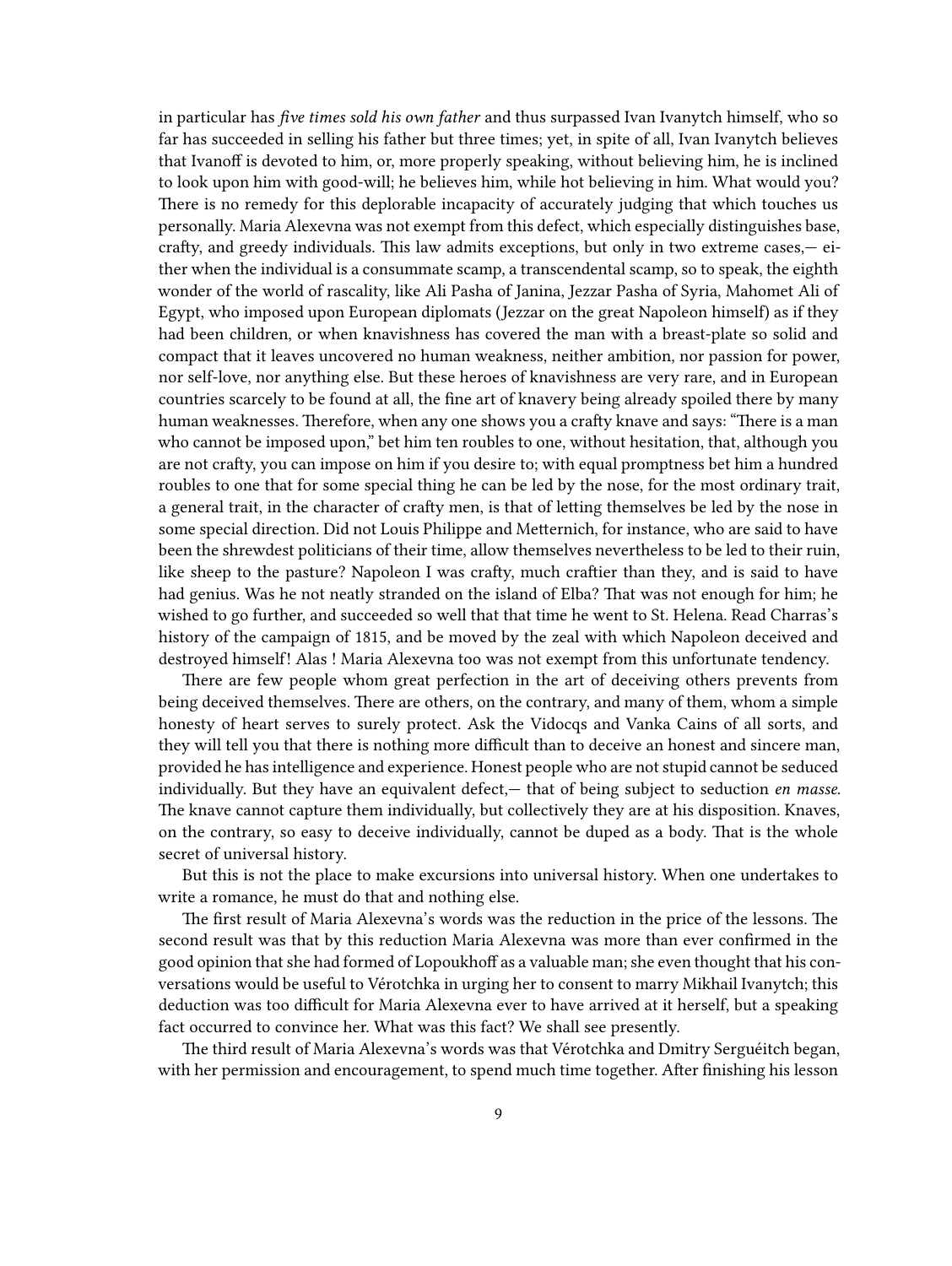at about eight o'clock, Lopoukhoff would stay with the Rosalskys two or three hours longer; he often played cards with the mother and father, talked with the suitor, or played Vérotchka's accompaniments on the piano; at other times Vérotchka played and he listened; sometimes he simply talked with the young girl, and Maria Alexevna did not interfere with them or look at them askance, though keeping a strict watch over them nevertheless.

Certainly she watched them, although Dmitry Serguéitch was a very good young man; for it is not for nothing that the proverb says: The occasion makes the thief. And Dmitry Serguéitch was a thief,— not in the blameworthy, but the praiseworthy sense; else there would have been no reason for esteeming him and cultivating his acquaintance. Must one associate with imbeciles? Yes, with them also, when there is profit in it. Now, Dmitry Serguéitch having nothing yet, association with him could be sought only for his qualities,— that is, for his wit, his tact, his address, and his calculating prudence.

If every man can plot harm, all the more a man so intelligent. It was necessary, then, to keep an eye on Dmitry Serguéitch, and that is what Maria Alexevna did, after keen reflection. All her observations only tended to confirm the idea that Dmitry Serguéitch was a positive man of good intentions. How, for instance, could any one see in him the propensities of love?

He did not look too closely at Vérotchka's bodice. There she is, playing; Dmitry Serguéitcj listens, and Maria Alexevna watches to see if he does not cast indiscreet glances. No, he has not the least intention! He does not even look at Vérotchka at all; be casts his eyes about at random, sometimes upon her, but then so simply, openly, and coldly, as if he had no heart, that one sees in a moment that he looks at her only out of politeness, and that he is thinking of his sweethearts dowry; his eyes do not inflame like those of Mikhail Ivanytch.

How else can one detect the existence of love between young people? When they speak of love. Now they are never heard to speak of love; moreover, they talk very little with each other; he talks more with Maria Alexevna. Later Lopoukhoff brought books for Vérotchka.

One day, while Mikhail Ivanytch was there, Vérotchka went to see one of her friends.

Maria Alexevna takes the books and shows them to Mikhail Ivanytch.

"Look here, Mikhail Ivanytch, this one, which is in French, I have almost made out myself: 'Gostinaia.'<sup>1</sup> That means a manual of self-instruction in the usages of society. And here is one in German; I cannot read it."

"No, Maria Alexevna, it is not 'Gostinaia;' it is destiny." He said the word in Russian.

"What, then, is this destiny? Is it a novel, a ladies' oracle, or a dream-book?"

"Let us see." Mikhail Ivanytch turned over a few pages.

"It deals with series;<sup>2</sup> it is a book for a *savant*."

"Series? I understand. It treats of transfers of money."

"That's it."

"And this one in German?"

Mikhail Ivanytch read slowly: "On Religion, by Ludwig," — by Louis Fourteenth.<sup>3</sup> It is the work of Louis XIV; this Louis XIV was a king of France, father of the king whom the present Napoleon succeeded."

"Then it is a pious book."

<sup>1</sup> *Gostinaia* is the Russian equivalent of the French word *salon*, meaning drawing-room primarily, and derivatively fashionable society.

<sup>&</sup>lt;sup>2</sup> Series-paper-money at interest. The book was Considérant's "Social Destiny."

 $3$  Ludwig Feuerbach, whom the officer in his simplicity had identified with Louis XIV.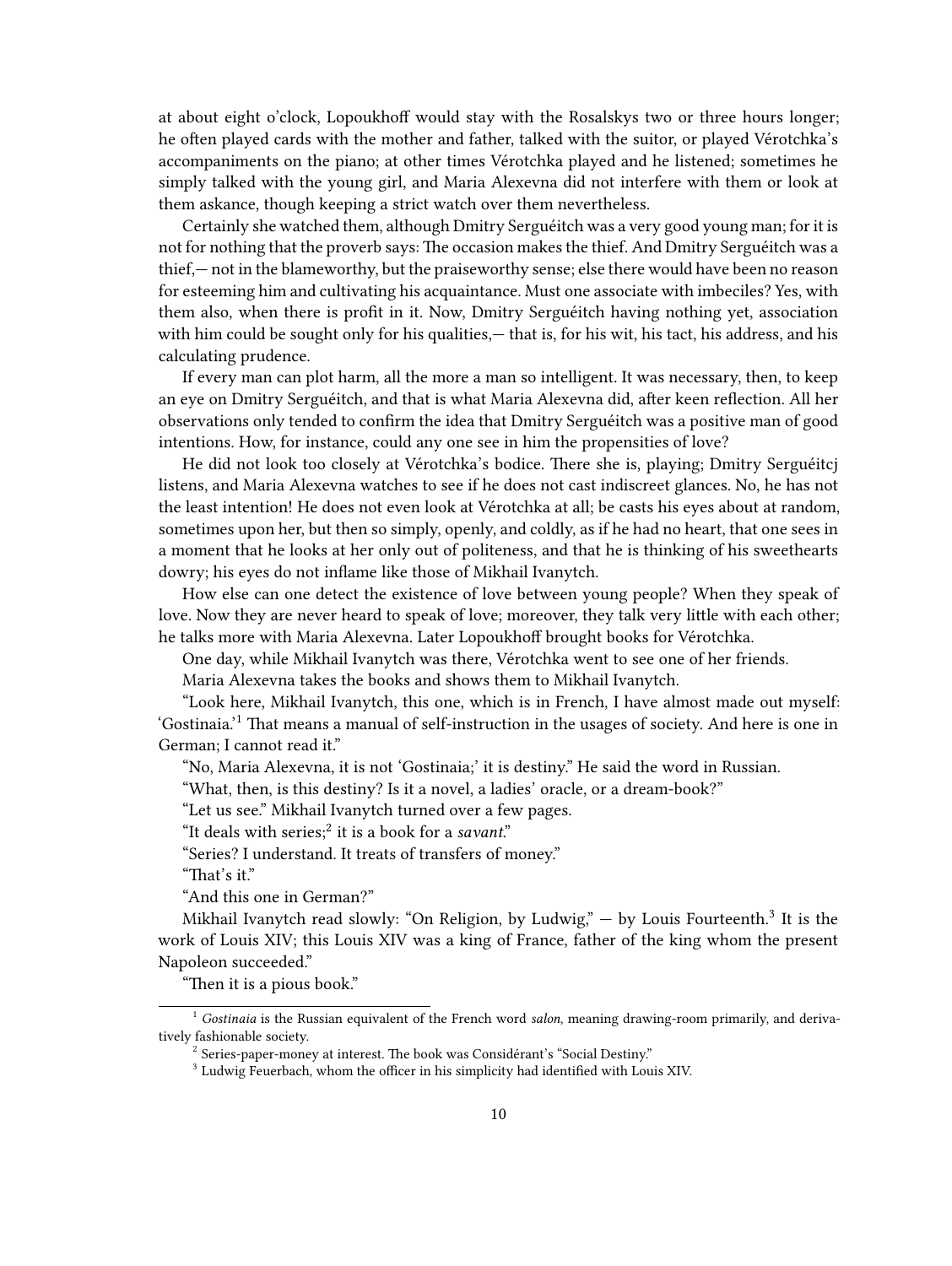"Pious, Maria Alexevna, you have said it."

"Very well, Mikhail Ivanytch; although I know that Dmitry Semguéitch is a good young man, I wish to see: it is necessary to distrust everybody!"

"Surely it is not love that is in his head: but in any case I thank you for this watchfulness."

"It could not be otherwise, Mikhail Ivanytch; to watch is the duty of a motner who wishes to preserve her daughter's purity. That is what I think. But of what religion was the king of France?"

"He was a Catholic, naturally."

"But his book may convert to the religion of the Papists?"

"I do not think so. If a Catholic archbishop had written it, he would try to convert, it is unnecessary to say, to the religion of the Papists. But a king cares nothing about that; a king, as a prince and wise politician, wishes piety simply."

That was enough for the moment. Maria Alexevna could not help seeing that Mikhail Ivanytch, while having a narrow mind, had reasoned with much justice; nevertheless she wished to place the matter in the clearest light. Two or three days later she suddenly said to Lopoukhoff, who was playing cards with her and Mikhail Ivanytch:

"Say, Dmitry Serguéitch, I have a question that I wish to ask you: did the father of the last king of France, whom the present Napoleon succeeded, ordain baptism in the religion of the Papists? "

"Why, no, he did not ordain it, Maria Alexevna."

"And is the religion of the Papists good, Dmitry Serguéitch?"

"No, Maria Alexevna, it is not good. And I play the seven of diamonds."

"It was out of curiosity, Dmitry Serguéitch, that I asked you that; though not an educated woman, I am interested just the same in knowing things. And how much have you abstracted from the stakes, Dmitry Serguéitch?"

"Oh, that's all right, Maria Alexevna; we are taught that at the Academy. It is impossible for a doctor not to know how to play."

To Lopoukhoff these questions remained an enigma. Why did Maria Alexevna want to know whether Philippe Egalité ordained baptism in the religion of the Papists?

May not Maria Alexevna be excused if she ceases now to watch the student? He did not cast indiscreet glances; he continued himself to looking at Vérotchka openly and coldly, and he lent her pious books: what more could one ask? Yet Maria Alexevna tried still another test, as if she had read the "Logic" which I too learned by hears, and which says that "the observation of phenomena which appear of themselves should be verified by experiments made in accordance with a deliberate plan in order to penetrate more deeply into the mysteries of their relations"

She arranged this test, as if she had read the story told by Saxon, the grammarian, of the way in which they put Hamlet to the test in a forest with a young girl.

#### **VIII. Test À La Hamlet.**

One day Maria Alexevna said, while taking tea, that she had a severe headache; after having drank the tea and locked up the sugar-bowl, she went to lie down. Vérotchka and Lopoukhoff remained alone in the parlor, which adjoined Maria Alexevna's sleeping-chamber. A few moments later, the sick woman called Fédia.

"Tell your sister that their conversation prevents me from sleeping; let them go into another room; but say it politely, in order that Dmitry Serguéitch may not take offence; he takes such care of you!" Fédia did the errand.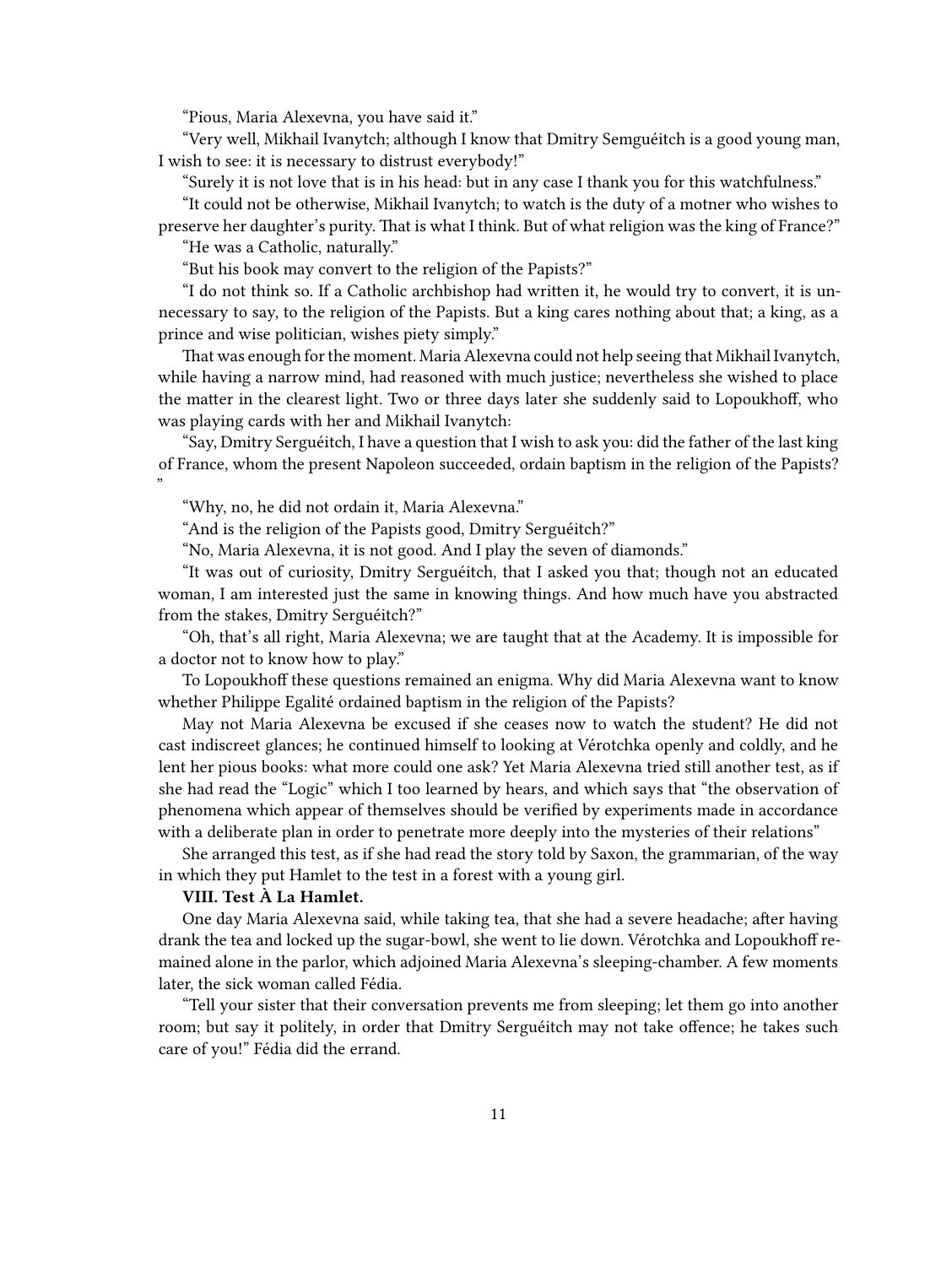"Let us go into my room, Dmitry Serguéitch," said Véra Pavlovna, "it is some distance from the chamber, and there we shall not prevent Mamma from sleeping."

That was precisely what Maria Alexevna expected. A quarter of an hour later she approached with stealthy step the door of Vérotchka's chamber. The door was partly open, and between it and the casing was a crack which left nothing to be desired. There Maria Alexevna applied her eyes and opened her ears.

And this is what she saw:

Vérotchka's room had two windows; between the windows was a writing-table. Near one window, at one end of the table, sat Vérotchka; she was knitting a worsted waistcoat for her father, thus strictly carrying out Maria Alexevna's recommendation. Near the other window, at the other end of the table, sat Lopoukhoff: supporting one elbow on the table, he held a cigar in his hand, and had thrust the other hand into his pocket; between him and Vérotchka was a distance of two *arckines*,<sup>4</sup> if not more. Vérotchka looked principally at her knitting, and Lopoukhoff looked principally at his cigar. A disposition of affairs calculated to tranquilize.

And this is what she heard:

. . . "And is it thus, then, that life must be regarded?" Such were the first words that reached the ears of Maria Alexevna.

"Yes, Véra Pavlovna, precisely thus."

"Practical and cold men are therefore right in saying that man is governed exclusively by self-interest?"

"They are right. What are called elevated sentiments, ideal aspirations,— all that, in the general course of affairs, is absolutely null, and is eclipsed by individual interest; these very sentiments are nothing but self-interest clearly understood."

"But you. for example,— are you too thus governed?"

"How else should I be, Véra Pavlovna? Just consider what is the essential motive of my whole life. The essential business of my life so far has consisted in study; I was preparing to be a doctor. Why did my father send me to college? Over and over again he said to me: 'Learn, Mitia; when you have learned, you will become an office-holder; you will support us, myself and your mother, and you will be comfortable yourself.' That, then, was why I studied; if they had not had that interest in view, my father would not have sent me to school: the family needed a laborer. Now,for my part, although science interests me now, I should not have spent so much time upon it if I had not thought that this expense would be largely rewarded. My studies at college were drawing to an end; I influenced my father to allow me to enter the Academy of Medicine instead of becoming an office-holder. How did that happen? We saw, my father and I, that doctors live much better than government functionaries and heads of bureaus, above whom I could not expect to rise. That is the reason why I entered the Academy,— the hope of a bigger piece of bread. If I had not had that interest in view, I should not have entered."

"But you liked to learn at college, and the medical sciences attracted you?"

"Yes. But that is ornamental; it helps in the achievement of success; but success is ordinarily achieved without it; never without interest as a motive. Love of science is only a result; the cause is self-interest."

"Admit that you are right. All the actions that I understand can be explained by self-interest. But this theory seems to me very cold."

<sup>&</sup>lt;sup>4</sup> Two and one-third feet.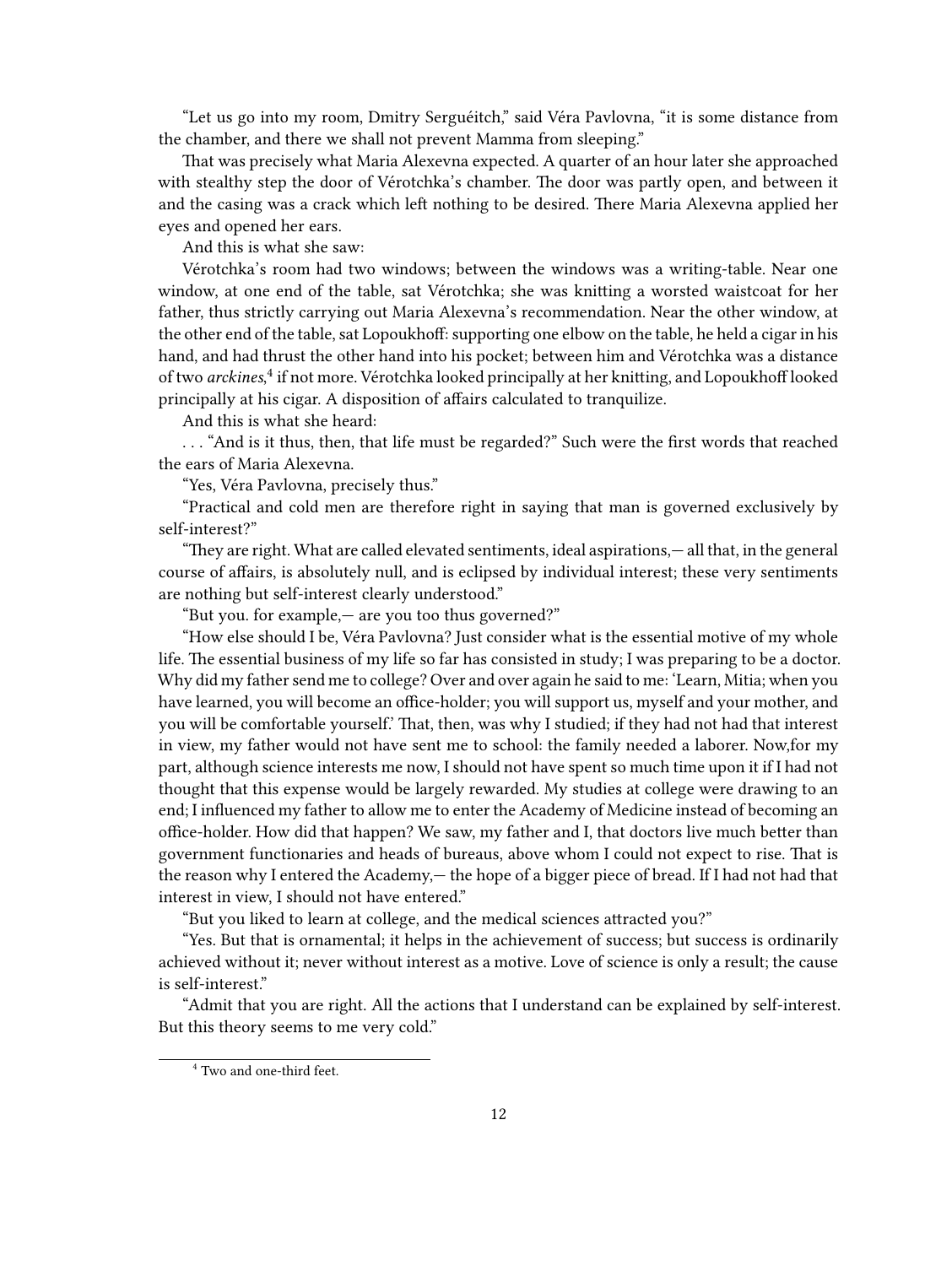"Theory in itself should be cold. The mind should judge things coldly."

"But it is pitiless."

"For senseless and mischievous fancies."

"It is very prosaic."

"The poetic form is not suited to science."

"So this theory, which I do not see my way to accept, condemns men to a cold, pitiless, prosaic life?"

"No, Véra Pavlovna: this theory is cold, but it teaches man to procure warmth. Matches are cold, the side of the box against which we scratch them is cold, fagots are cold; but the fire which prepares warm nourishment for man and keeps him warm none the less springs from them; this theory is pitiless, but by following it men cease to be wretched objects of the compassion of the idle. The lancet must not yield; otherwise it would be necessary to pity the patient, who would be none the better for our compassion. This theory is prosaic, but it reveals the real motives of life; now, poetry is in the truth of life. Why is Shakspere a very great poet? Because he has sounded remoter depths of life than other poets."

"Well, I too shall be pitiless, Dmitry Serguéitch," said Vérotchka, smiling; "do not flatter yourself with the idea that you have had in me an obstinate opponent of your theory of self-interest, and that now you have gained a new disciple. For my part, I thought so long before I ever heard of you or read your book. But I believed that these thoughts were my own, and that the wise and learned thought differently; that is why my mind hesitated. All that I read was contrary to what went on within me and made my thought the object of blame and sarcasm. Nature, life, intelligence lead one way; books lead another, saying: This is bad, that is base. Do you know, the objections which I have raised seemed to me a little ridiculous."

"They are indeed ridiculous, Véra Pavlovna."

"But," said she, laughing, "we are paying each other very pretty compliments. On one side: Be not so proud, if you please, Dmitry Serguéitch. On the other: You are ridiculous with your doubts, Véra Pavlovna!"

"Ah! Yes!" said he, smiling also, "we have no interest in being polite to each other, and so we are not."

"Good, Dmitry Serguéitch; men are egoists, are they not? There, you have talked about yourself; now I wish to talk a little about myself."

"You are perfectly right; every one thinks of himself first."

"See if I do not entrap you in putting some questions to you about myself."

"So be it."

"I have a rich suitor. I do not like him. Should I accept his proposal?"

"Calculate that which is the most useful to you."

"That which is the most useful to me? You know I am poor enough. On the one hand, lack of sympathy with the man; on the other, domination over him, an enviable position in society, money, a multitude of adorers."

"Weigh all considerations, and choose the course most advantageous for you."

"And if I should choose the husband's wealth nd a multitude of adorers?"

"I shall say that you have chosen that which seemed to you most in harmony with your interests."

"And what will it be necessary to say of me?"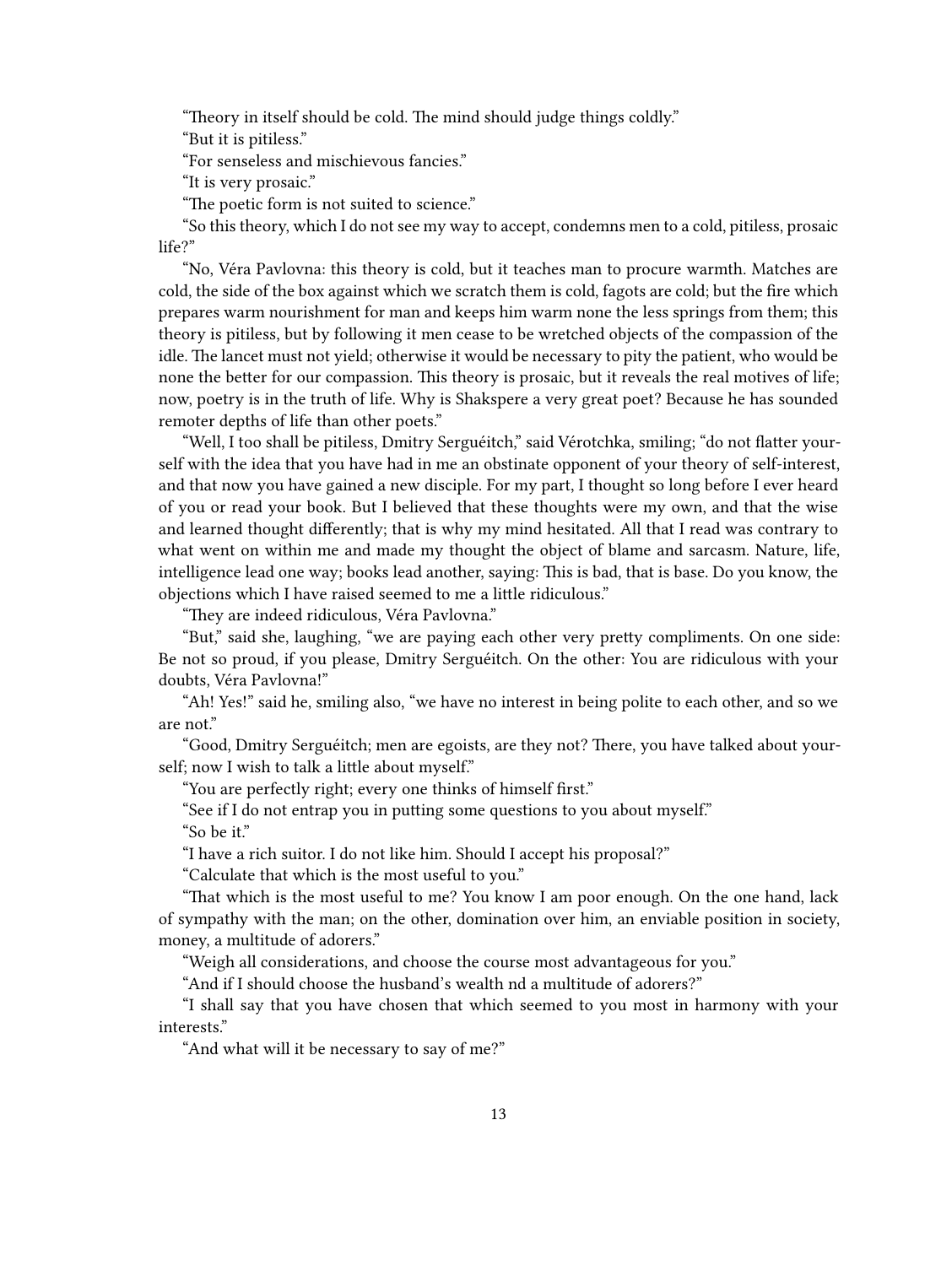"If you have acted in cold blood, after reasonable deliberation upon the whole subject, it will be necessary to say that you have acted in a reasonable manner, and that you probably will not complain."

"But will not my choice deserve blame?"

"People who talk nonsense may say what they will; but people who have a correct idea of life will say that you have acted as you had to act; if your action is such and such, that means that you are such an individual that you could not act otherwise under the circumstances; they will say that your action was dictated by the force of events, and that you had no other choice."

"And no blame will be cast upon my actions?"

"Who has a right to blame the consequences of a fact, if the fact exists? Your person under given circumstances is a fact; your actions are the necessary consequences of this fact, consequences arising from the nature of things. You are not responsible for them; therefore, to blame them would be stupid."

"So you do not recoil from the consequences of your theory. Then, I shall not deserve your blame, if I accept my suitor's proposal?"

"I should be stupid to blame you."

"So I have permission, perhaps even sanction, perhaps even direct advice to take the action of which I speak?"

"The advice is always the same: calculate that which is useful to you; provided you follow this advice, you will be sanctioned."

"I thank you. Now, my personal matters are settled. Let us return to the general question with which we started. We began with the proposition that man acts by the force of events, that his actions are determined by the influences under which they occur. If stronger influences overcome others, that shows that we have changed onr reasoning; when the action is one of real importance, the motives are called interest and their play in man a combination or calculation of interests, and consequently man always acts by reason of his interest. Do I sum up your ideas correctly?"

"Correctly enough."

"See what a good scholar I am. Now this special question concerning actions of real importance is exhausted. But in regard to the general question some difficulties yet remain. Your book says that man acts from necessity. But there are cases where it depends upon my good pleasure whether I act in one way or another. For example, in playing, I turn the leaves of my music book; sometimes I turn them with the left hand, sometimes with the right. Suppose, now, that I turn with the right hand; might I not have turned them with the left? Does not that depend on my good pleasure?"

"No, Véra Pavlovna; if you turn without thinking about it, you turn with the hand which it is more convenient for you to use. There is no good pleasure in that. But if you say: 'I am going to turn with the right hand,' you will turn with the right hand under the influence of that idea; now that idea sprang not from your good pleasure, but necessarily from another thought."

Here Maria Alexevna stopped listening.

"Now they are going into learned questions; those are not what I am after, and furthermore I care nothing about them. What a wise, positive, I might say noble, .young man! What prudent rules he instils in Vérotchka's mind! That is what a learned man can do: when I say these things, she does not listen, she is offended; she is very obstinate with me, because I cannot speak in a learned way. But when he speaks in this way, she listens, sees that he is right, and admits it. Yes, it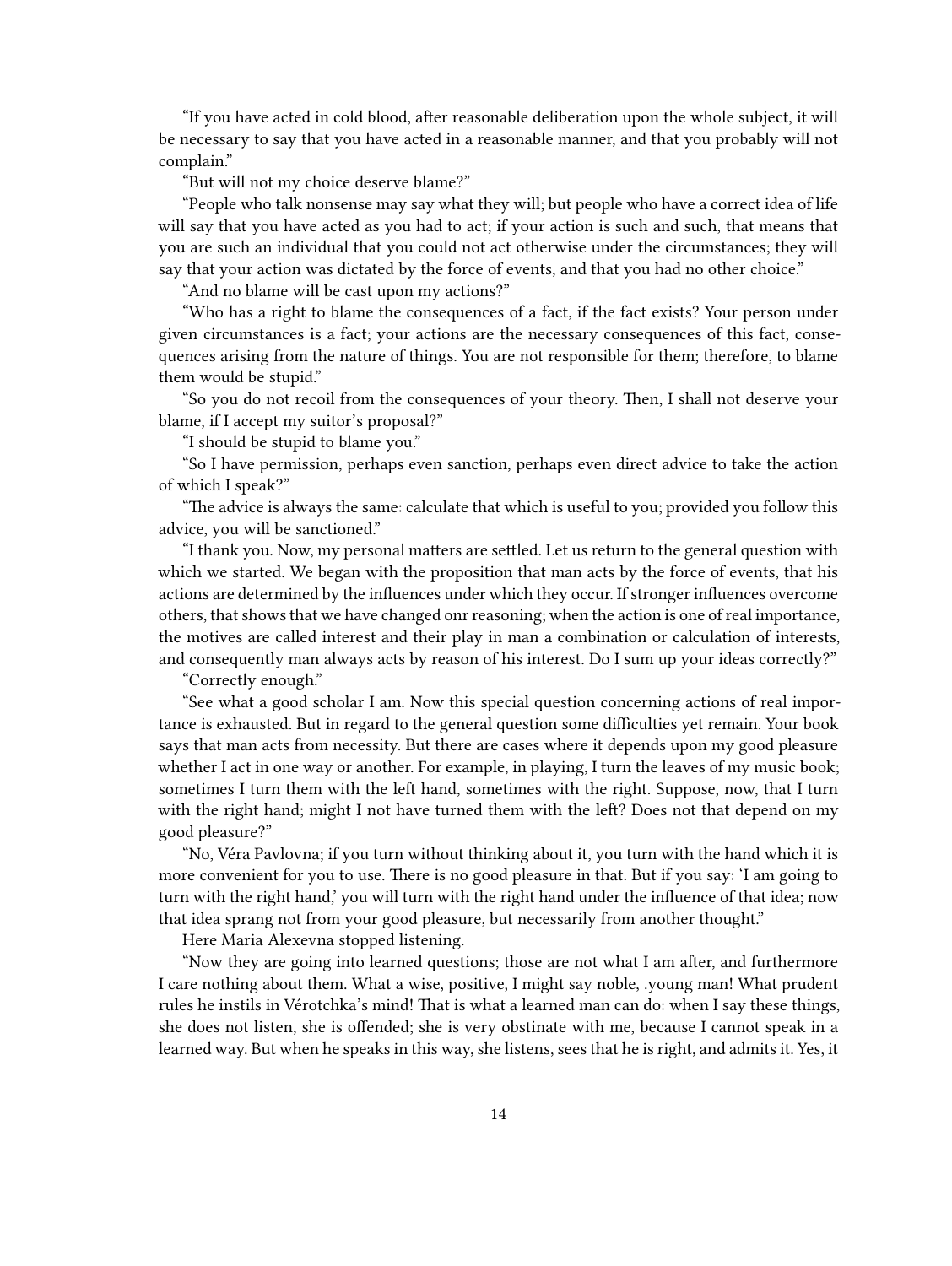is not for nothing that they say: 'Knowledge is light, and ignorance darkness.'<sup>5</sup> If I were a learned woman, should we be where we are? I should have lifted my husband to the rank of general; I should have obtained a position for him in the quartermaster's or some similar department; I should have made the contracts myself, for that is no business for him; he is too stupid. Would I have built such a house as this? I would have bought more than a thousand lives.

"As it is I cannot do it.

"One must first appear in the society of generals in a favorable light,— and I, how could I appear in a favorable light? I do not speak French!

"They would say: 'She has no manners; she is fit only to bandy insults on the Place Sennaia.' And they would be right. Ignorance is darkness. Knowledge is light. The proverb is a true one."

This conversation, to which Maria Alexevna had listened, produced in her, then, the definitive conviction that the interviews between the two young people were not only not dangerous to Vérotchka (she had been of that opinion for some time), but that they would be even useful to her in inducing her to abandon, as her mother desired, the foolish ideas which she had adopted as an inexperienced girl, and in thus hastening her marriage to Mikhail Ivanytch.

### **IX.**

The attitude of Maria Alexevna towards Lopoukhoff is not without a certain comic side, and Maria Alexevna is represented here under a somewhat ridiculous light. But really it is against my will that things present themselves in this aspect. If I had seen fit to act in accordance with the rules of what we call art, I should have carefully glided over these incidents which give the romance a tinge of the *vaudeville*. To hide them would have been easy. The general progress of the story might well be explained without them. What would there have been astonishing if the teacher had had opportunities (without entering into relations with Maria Alexevna) to talk, were it only rarely and a little at a time, with the young girl, in the family where he gave lessons? Is it necessary to talk a great deal to make love spring up and grow? Maria Alexevna's aid has been wholly unnecessary to the results that have followed the meeting of the two young people. But I tell this story, not to win a reputation as a man of talent, but just as it happened. As a novelist, I am sorry to have written a few pages that touch the level of the comic.

[To be continued.]

"A free man is one who enjoys the use of his reason and his faculties; who is neither blinded by passion, not hindered or driven by oppression, not deceived by erroneous opinions." — Proudhon.

## <span id="page-14-0"></span>**A Greenbacker in a Corner.**

*To the Editor of Liberty:*

<sup>&</sup>lt;sup>5</sup> A Russian proverb.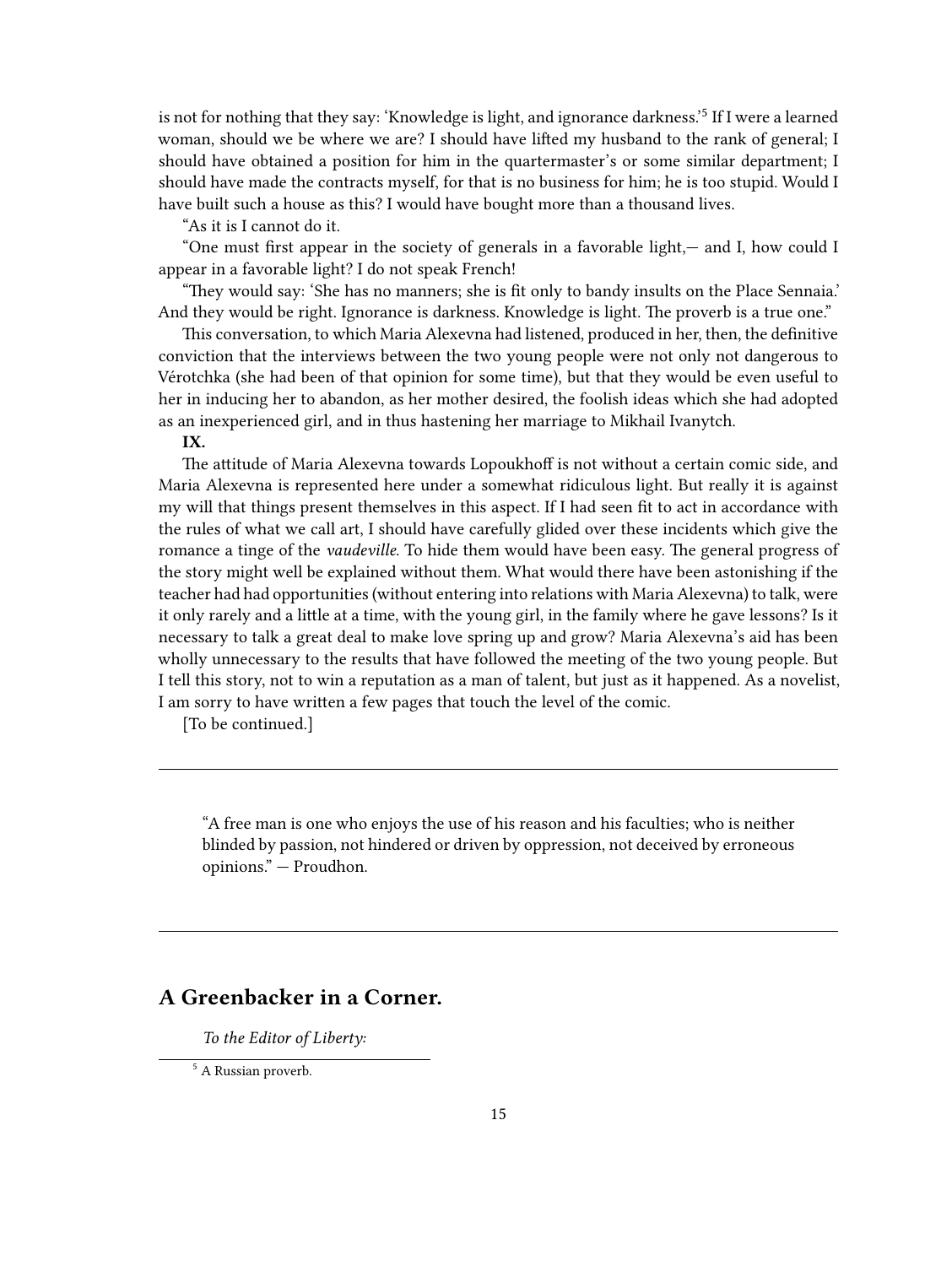In Liberty of June 28 you refer to a writer in the "Essex Statesman," of whom you say that he "gets down to bottom truth" on the tariff question by averring that "Free Money" and "Free Trade" are corollaries of each other.

Every Greenbacker (I am one) of brains perceived this simple (I might say *axiomatic*) doctrine the moment he thought at all on it.

Monopoly of money is through interest; monopoly of trade is through taxing (tariffs): so, if you would overthrow all monopoly, you have only to secure currency unloaded with interest, and their doom is recorded.

There is no more rational reformer in existence than the "Greenbacker" who is a Greenbacker in the only rational sense of the word,— that is, a believer in "a noninterest-bearing currency."

It is amusing, this prating of "secured money"! Liberty ought to see that a currency "based" on any "security" other than its inherent function and non-discountableness would rob those who used it.

If the whole community co-operate in its issue and use, and "fix" no limit to its quantity or use, such currency would be perfect as to all qualities, and rob none; and such money is "full legal tender" under any name you choose to label it.

As I have taught this doctrine for more than ten years. I hope you will give a corner to this brief "brick" in Liberty.

> E. H. Benton. Wells Mills (Geere), Nebraska, July, 1884.

I have given Mr. Benton his "corner," and I think he will have difficulty in getting out of it. Let me suppose a case for him. A is a farmer, and owns a farm worth five thousand dollars. B keeps a bank of issue, and is known far and wide as a cautious and honest business man. C, D, E, &c., down to Z are each engaged in some one of the various pursuits of civilized life. A needs ready money. He mortgages his farm to B, and receives in return B's notes, in various denominations, to the amount of five thousand dollars, for which B charges A this transaction's just proportion of the expenses of running the bank, which would be a little less than one-half of one per cent. With these notes A buys various products which he needs of C, D, E, &c., down to Z, who in turn with the same notes buy products of each other and in course of time come back to A with them to buy his farm produce. A, thus regaining possession of B's notes, returns them to B, who then cancels his mortgage on A's farm. All these parties, from A to Z, have been using for the performance of innumerable transactions B's notes based on A's farm,— that is, a currency based on some security "other than its inherent function and non-discountableness." They were able to perform them only because they all knew that the notes were thus secured. A knew it because he gave the mortgage; B knew it because he took the mortgage; C, D, E, &c., down to Z knew it because they knew that B never issued notes unless they were secured in this or some similar way. Now, Liberty is ready to see, as Mr. Benton says it *ought* to see, that any or all of these parties have been robbed by the use of this money when Mr. Benton shall demonstrate it by valid fact and argument. Until then he must stay in his corner.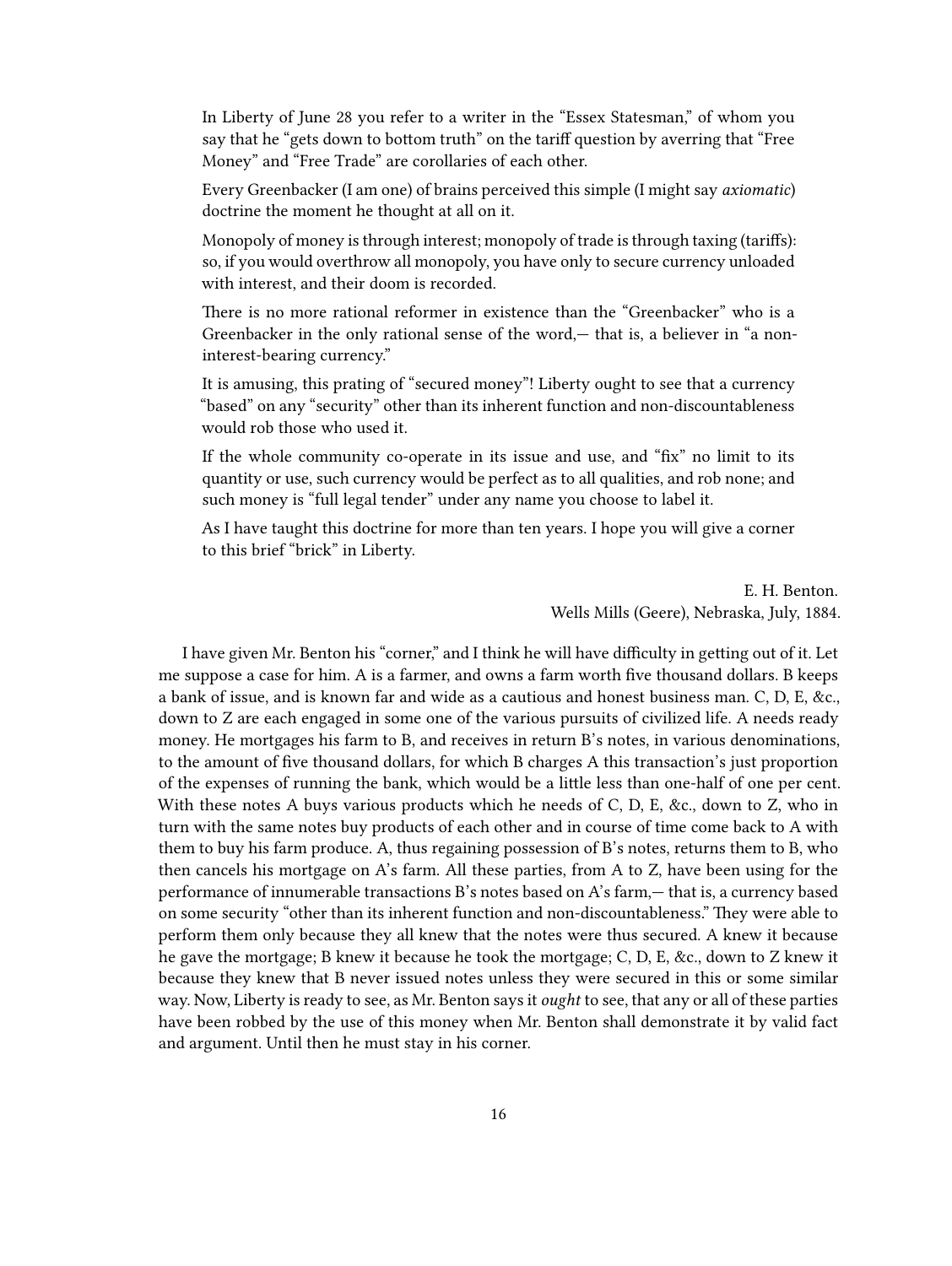A word as to the phrase "legal tender." That only is legal tender which the government prescribes as valid for the discharge of debt. Any currency not so prescribed is not legal tender, no matter how universal its use or how unlimited its issue, and to label it so is a confusion of terms.

Another word as to the term "Greenbacker." He is a Greenbacker who subscribes to the platform of the Greenback party. The cardinal principle of that platform is that the government shall monopolize the manufacture of money, and that any one who, in rebellion against that sacred prerogative, may presume to issue currency on his own account shall therefor be taxed, or fined, or imprisoned, or hanged, or drawn and quartered, or submitted to any other punishment or torture which the government, in pursuit and exercise of its good pleasure, may see fit to impose upon him. Unless Mr. Benton believes in that, he is not a Greenbacker. And I am sure I am not, although, with Mr. Benton, I believe in a non-interest-bearing currency.

T.

## <span id="page-16-0"></span>**Worse and Worse.**

It is well, perhaps, that my collaborator, "X.," before administering to James Gordon Bennett, Jr., for his shameful and cowardly abuse of Kropotkine in prison, the deserved castigation that appeared in the last number of Liberty, did not see the letter written by Kropotkine which occasioned the editorial in Mr. Bennett's "Herald." Had it met his eye in season, I fear his violence (somewhat immoderate I thought at first) would have become virulence, and not inexcusably either. That he and others may now appreciate the real enormity of the "Herald's" offence against truth and decency, I give below in parallel columns Kropotkine's "whimper" and what the "Herald" said about it:

*From the London "Times."*

A correspondent sends us the following extract from a letter received from Prince Kropotkine:

"I have not written to you all this time because I was compelled to write for the 'Encyclopaedia Britannica,' with which I was in arrear on account of my illness; and I did not answer your question about my setting free because I know nothing about it. You know my opinion as to this. I submit to the force that rules, instead of right, and nothing more. I did not try to escape when I was the arrest of my co-religionists, but remained quietly at Thonon. It is not my habit to avoid any responsibilities that may devolve upon me. When brought before the Court I did not defend myself merely spoke out my opinions. When pressed to apppeal I frankly refused, saying that I would never ask justice from any Court whatever. So also I shall never attempt to being those who govern us to more reasonable opinions. I know nothing about my liberation beyond what is said in the newspapers, which my wife may read here. And these say that though the Commission has proposed to set me free, M. Jules Ferry personally opposed it.

"My own opinion is that so long as M. Ferry governs France, and the reports of his secret police are considered the best sources of information, we have merely to stay quietly at Clairvanx and do our best not to die of anemia and scurvy. My health is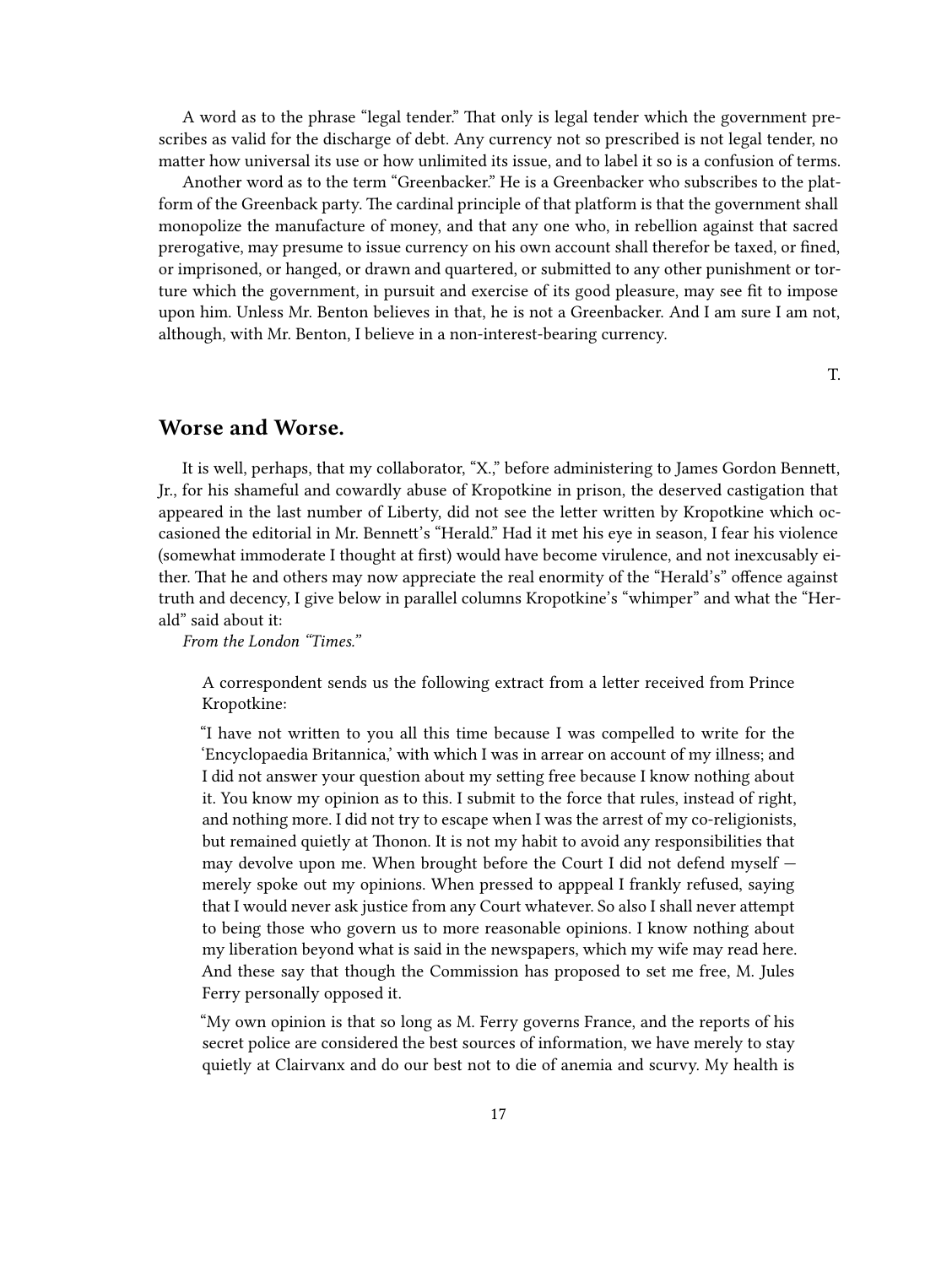slowly improving; the acute phase of scurvy is passing away, and I feel my strength gradually returning. Accustomed in former times to work ten and twelve hours a day, I now esteem myself happy when I can write throughout a week two hours a day. If I do more, my qums begin to bleed again; they swell, and a fluxion of all the tissues in the mouth sets in. These continued swellings have produced *alvéolo-périostite*, and the doctors fear (I may have) *ostéo-périostite*. At any rate, my teeth are all dropping out. Last week I pushed out with my tongue a great canine tooth, quite sound, and the doctor says I shall lose in the same way all four teeth, which are also quite sound.

"However, autumn being near, my health may improve, and if no complications come, it may continue so until toward the end of winter, when the scurvy will come on again worse than ever. But all this is a bagatelle. We are so happy, my wife and myself, that we can work together for several hours per day, that we think and speak more about our literary undertakings than about other things."

*From the New York "Herald."*

Prince Kropotkine complains that he is dying in jail, and prays to be released. He should have taken counsel with his doctor before he wrote his anarchical tracts. There is something inexpressibly pitiful in this lament of a social outlaw. All over Europe his disciples are plotting murder. They are reading his works, and, when their courage fails them, are taking heart by reading them again. And while kings, statesmen, officers, are being marked down for assassination, the assassins' instigator complains that he is dying "of scurvy and anemia." This is the natural end of nihilism. A little bluster, a little bravado, a little theatrical display. Then protests, tears, lamentations, and the death of a dog.

Wilful ignorance and unspeakable malice find their lowest depth in the words of the "Herald" quoted above. It is not necessary that I should know the writer of such a thing to confidently declare that he is a knavish fool. If he does not know that Prince Kropotkine has done more to increase the common store of knowledge of the world than all the kings, statesmen, and officers of whom he speaks, it is because he is too stupid to read. But mere stupidity does not explain his false representation of the character of Kropotkine's works. Deliberate mendacity and malicious intent are his only excuses. He rejoices in the sufferings of one whose life has been devoted to the noblest works and hopes that he will "die like a dog." He knows nothing about the anarchical writings of Kropotkine, and yet he says they teach assassination, and he gloats like a ghoul over the prospects of a fellowman's death by scurvy. The "natural end of nihilism," he calls this rotting to death in a prison. Poor, contemptible, editorial fool! Fortunate for him and for all knaves and dastards, if the system of authority, of which Prince Kropotkine is a victim, shall come to a natural end, and not go down amid flame and tumult.

K.

## <span id="page-17-0"></span>**The Ballot as a Substitute for Brains.**

Liberty sees no emancipation for the wage-working people of this country, until they get over the *political* craze. It is the jackass in their path which they ignorantly believe they must fall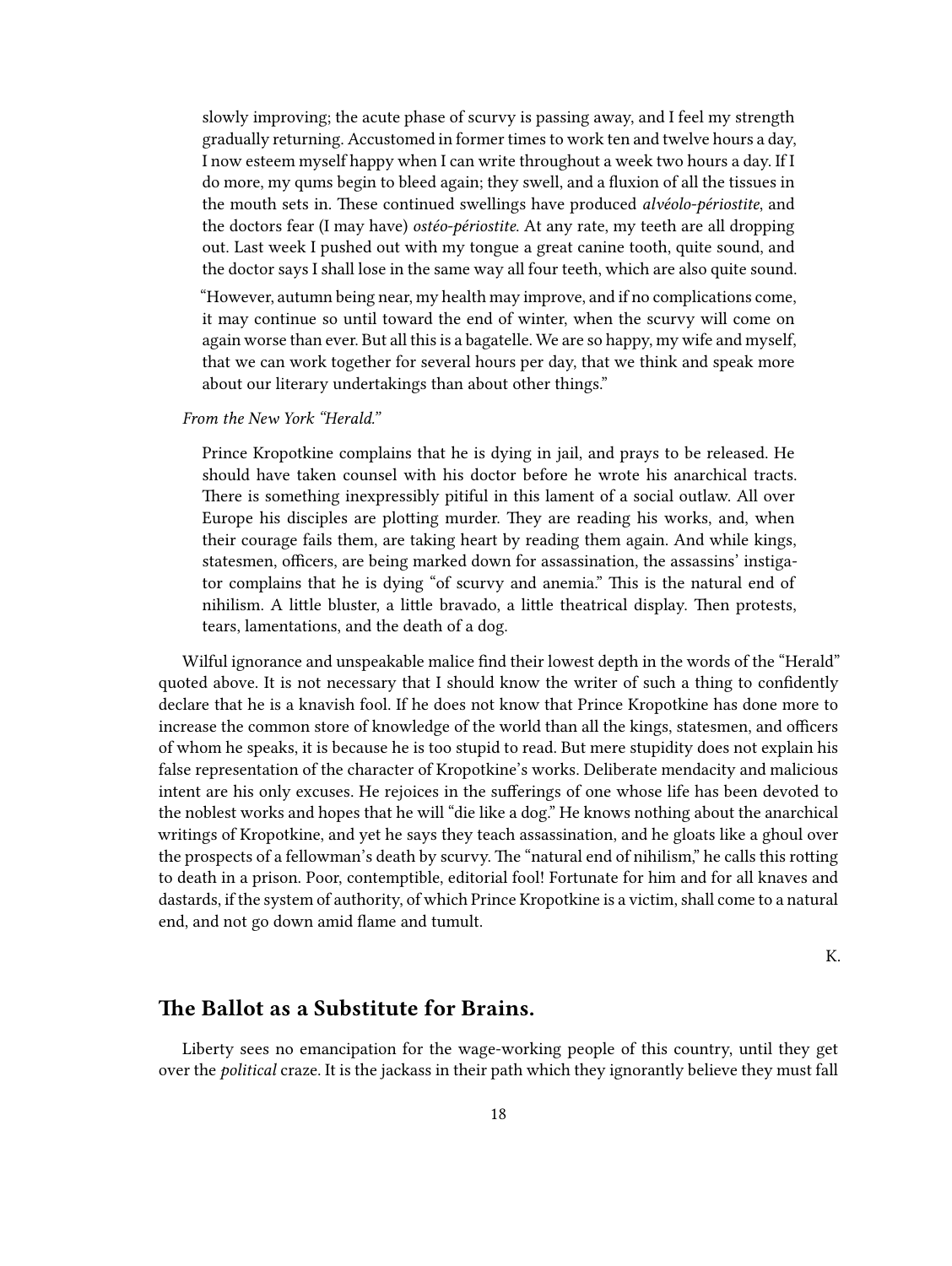down and worship. They must learn to *think*. They *don't* think; they don't want to think. They let their minds run in the groove of habit, and imagine they are doing some tall thinking in a *practical* direction. They seem to say: "Now let us *do* something for ourselves. Let us take our grievances and cast them all into the ballot box. Then we'll wake up some fine morning, and find that our wrongs are all righted and we are in clover."

But I am told that this is unfair. The workingman votes for some well-understood practical reform. For instance, a workingman said to me: "We propose to limit the income of capitalists, and force them into sharing with us the profits. What we ask is a *fair* share of the profits."

"A fair share!" said I. "How do you know what a *fair* share is?"

"Ah! that is hard to tell; but *some* profits would be better than none."

Nor would he consider the question long enough to arrive at any idea beyond this: form a party, elect a congress of your own, and it will settle what a *fair* share is. That is, he refused to think; he could do better; he could vote, and elect some one to do his thinking for him. Yet all the time he was saying of the men already voted into office that they may think and act for the people, "What a set of damned rascals and thieves the politicians be!" But, oh, the men he would vote for would not be "either thieves or politicians; they would be honest men,— all; all honest, honorable men." I told him he was shiftless, lazy, stupid. It was his business to do his own thinking until he arrived at definite conclusions, and then, if he wanted any assistance in carrying those conclusions into practical life, it would be time enough to call on others for assistance. For instance, what ground had he to ask his employer for a share of his profits, little or large? He hadn't the slightest rational conception of the situation. He didn't *know* that his employer was cheating him: he only guessed so. "Of course," he said, "he has a right to be recompensed for the use of his capital, but he takes too much,— so much I can't well live." The "fair share" he was after was so much as would let him live in accordance with his desire. If he could only get a *law* passed to that effect! Foolish fellow! Foolish workingmen! If you have any rights you ought to be able to state them to your "bosses," — the capitalists who are defrauding you. You should be able to run the line and show your employers in precise terms what your claim is. Now you measure all things by the size of your bellies. What is the response? "Your bellies be damned. Get smaller ones." No, your fair sham is the *just* share, not of profits, but of the wealth produced. To find out that, you have got to do some thinking. All the legislatures this side the kingdom won't help you. You must cudgel your own brains, and not go on shirking the responsibilities of freemen.

If ye are men, arise, *think*, and be free!

H.

## <span id="page-18-0"></span>**Morality and Purity Cranks.**

When the spiritual soil of a human being is of such composition that bigotry and hypocrisy are native growths, it is immaterial what creed, doctrine, or system of religious thought he or she may happen to subscribe to. Even though such people publish themselves as agnostics, liberals, or Free Religionists, the essential instinct of spiritual despotism undergoes no further transformation than an added load of falsehood and deceit.

When such natural bigots secede from Orthodoxy and become advanced Unitarians or Free Religionists, the original Puritanic virus which formerly expended itself in Sunday-school gush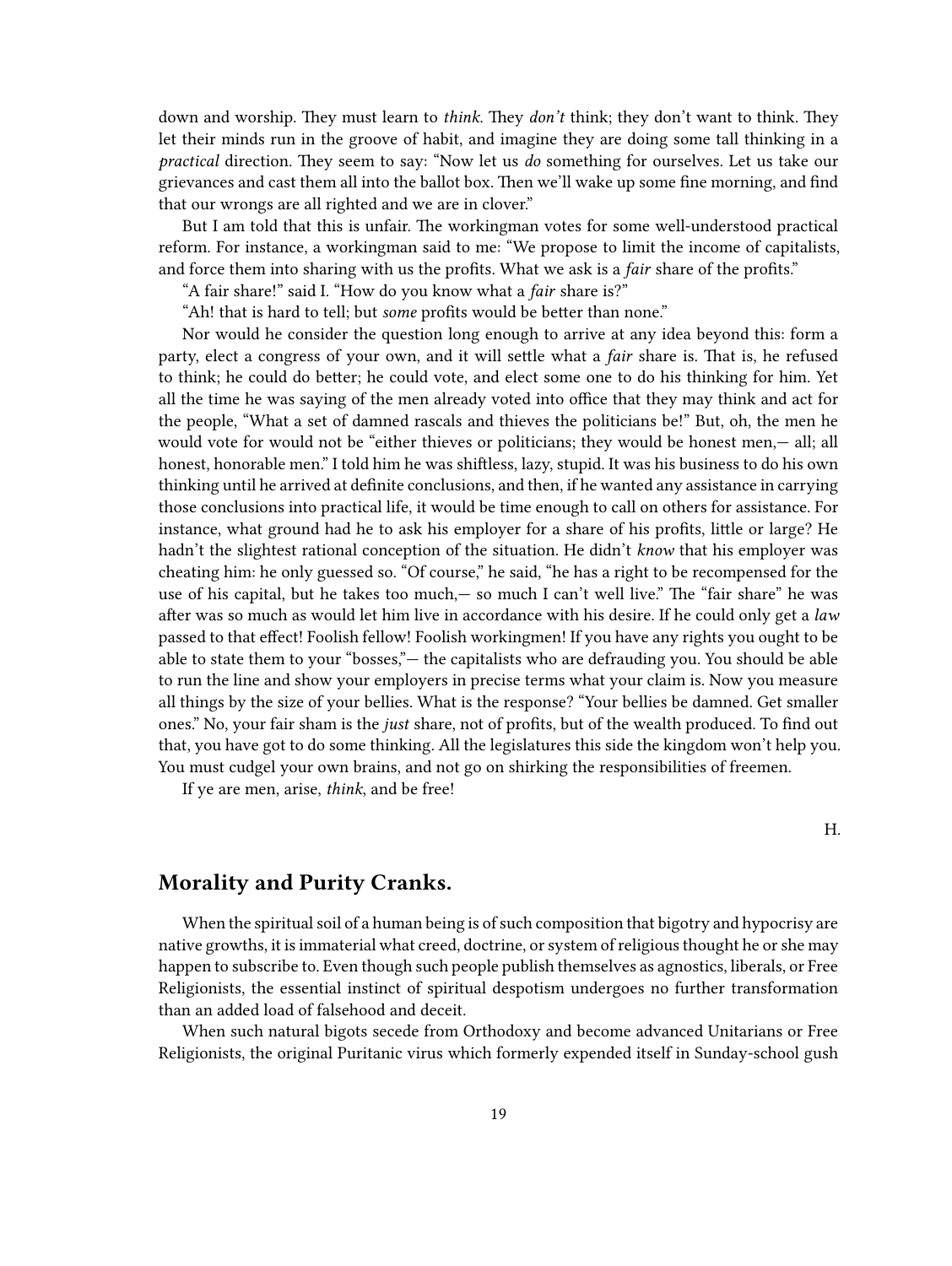and prayer-meeting conundrums is obliged to seek an outlet somewhere, and upon material too that is eminently respectable, as an atonement for the secession from Orthodoxy.

This most respectable, convenient, and accessible outlet is found in what they call "morality" coupled with that ever-present auxiliary, "purity." Of course it never occurs to them that morality and purity are unknown quantities, alone answerable to the tribunal of the individual judgment and conscience. With cool effrontery they set up standards, ways, and methods of conduct, and then simper, scold, and dictate over other people's ways and walks in life, while they never forget to inflict whatever penalties of social ostracism lie within their power to execute upon people who morally choose to mind their own business.

My reflections are called to this subject by a recent communication of Mrs. Elizabeth B. Chace of Valley Falls, R. I., to the Providence "Journal," calling for the suppression of a lately established show in that city. Not belonging to the order of *moral cranks* and having long ago turned my back upon their standards of respectability, I thought I would visit the show (a species of fairness which Mrs. Chace would not be guilty of) and see whereof the shocking immoralities consisted. In this high ethical principle of always scoring your fun out of any newly-discovered smut before going for it, I am sustained by the practice of a no less eminent moral authority than Anthony Comstock, the great American *ethicus* and defender of purity.

I found the show-place to be simply a capacious tent stretched upon a half-acre lot and filled, outside of the stage, with rows of seats, after the manner of an ordinary circus. Here some fifteen hundred people were gathered not a few of whom were refined looking ladies. Mrs. Chace, in her communication, whines over the fact that the victims of this immoral show aro chiefly young working people who are obliged to remain in the city through the Summer. Yet Mrs. Chace is one of the most prominent factory operators in the State. Her tenement houses are said to even outshame Fall River, while it is the uniform testimony of factory operatives that her mills are among the most despotic and poverty-breeding to be found in New England.

If Mrs. Chace had been generous enough to have visited the show in person, she would have heard it explained in a touching song from the stage entitled: "I'm but a poor working girl," why these people were obliged to stay in the city all Summer, while such as she can rusticate and recuperate upon their earnings, and why also they were obliged to patronize a ten-cent show. Nearly every piece brought out on the stage was a device in some form or other to protest against the unjust system of labor slavery by which the like of Mrs. Chace manage to get what does not belong to them. Every single sentimental song ended in an appeal from the robbery of industrial tyrants to the moral sense of the public. Verily, this show was immoral judged by the factory ethics of Valley Falls, but so far as any nasty hints or smutty language is concerned, there was not the slightest touch of it, and not a single woman appeared upon the stage whose legs were visible above the tops of her boots. When the show was over, the manager invited the most scrupulous parents to send their boys and daughters without hesitation, as the strictest propriety was scrupulously enforced upon the stage. I came away from the show with a mind much refreshed by the funny features of such an exhibition, and with a heightened sense of morality and purity such as will strengthen me in the battle for labor against its robbers. I only wished that Mrs. Chace might have been there.

The sickening gush and cant of some of these ethical cranks is not a whit less contemptible than the orthodox bigot's whining over the Blood of the Lamb and other insane trumpery. Morality is an individual concern, and its definition and pursuit belong to no one but the sovereign individual himself. Having read the ethical formulas of nearly all existing and extinct religions, I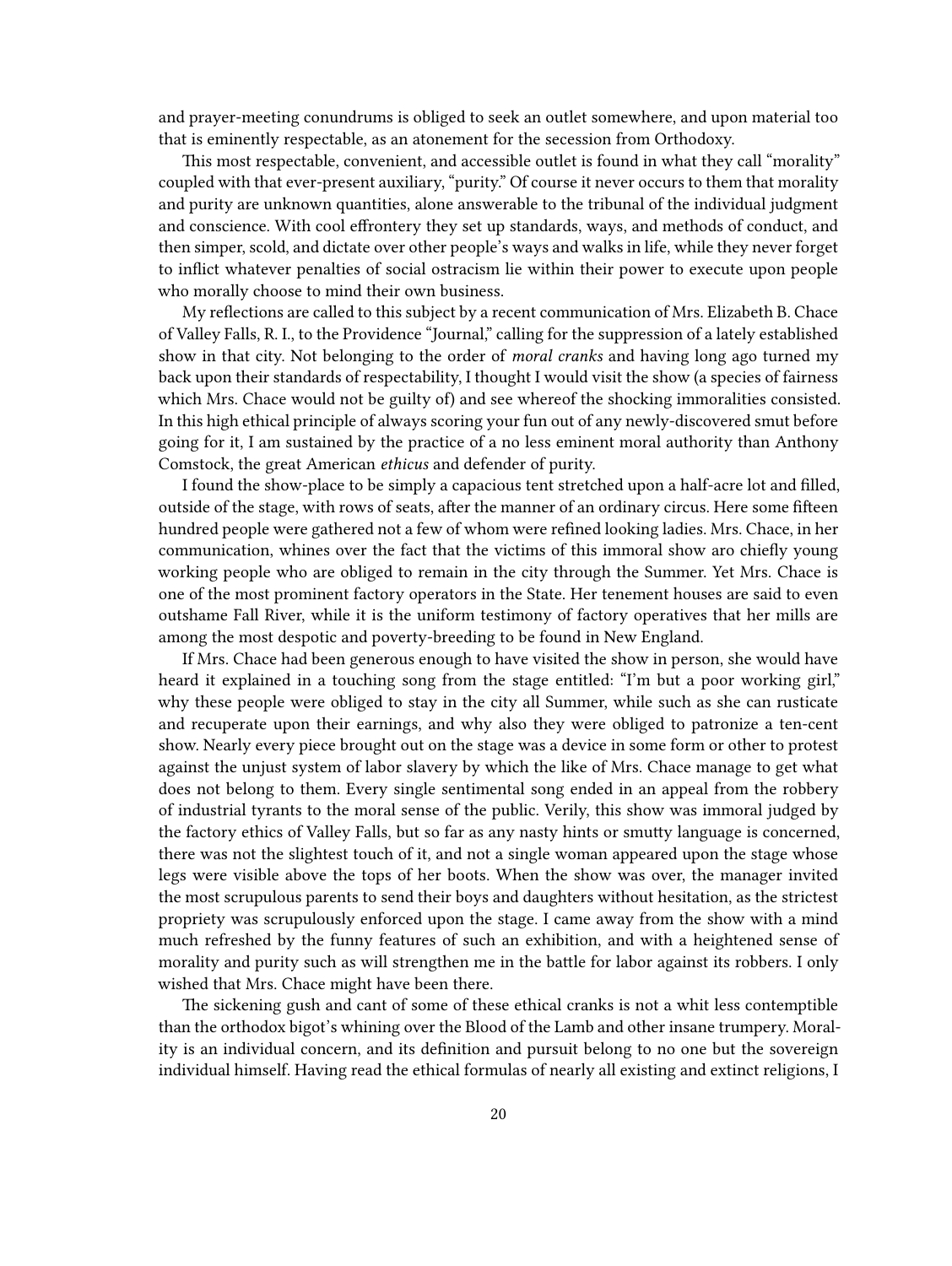find the greatest morality and purity over residing in that terse canon, the plain English of which is: *Mind your own business.*

X.

## <span id="page-20-0"></span>**Liberty and Wealth.**

## <span id="page-20-1"></span>**VI. New Harmony: Success.**

"I noticed as I passed along the streets that there were few blocks of houses, or houses crowded together. Each had ample space surrounding it, but no fences anywhere appeared. Gardens, separated only by some slight hedge or path, were to be seen in the height of cultivation.

"My companion's home was on high ground overlooking the western slope of the city. He showed me at once the commanding view possible for all the dwellers on that side of the hill.

"The family consisted of himself and wife, and a young lady of intelligence who was introduced as his granddaughter. Tea over, we adjourned to the library,— a well-furnished room, the walls being lined with books.

"'I keep a sort of circulating library,' said he; 'those who wish come on certain days for what they want. It was accumulated gradually for my own needs, but I do not care to keep the books idle, as mere curiosities, and I have in a sense passed by them.'

"Miss Arkwright, the granddaughter, remarked: 'Grandfather isn't a bookworm himself, but he seems to prescribe books as a sovereign remedy for everybody else.'

"Further conversation followed, but soon the old gentleman desired to continue his story. His wife observed she had heard it the thousandth time, but kept, up her interest, and she sometimes had to correct John in his facts.

"And I,' said the granddaughter, 'have to watch them both to see that they don't improve upon it from year to year.'

"'Let me see,' he began, 'I had got where Sangerfield and his party proposed to settle with us, and occupy the houses as abandoned property. Somehow they didn't "catch on," as the boys say now-a-days, very well to our ways and customs. It took: them some weeks to face about and see that we as a rule started from a standpoint almost the reverse of theirs. Individual sovereignty was so new an idea to them, even the logical Sangerfield was often far astray. And what astonished him more than all else was the fact that even our children could almost look over the sides of their cradles and put him right. He quoted the Scripture himself, "A little child shall lead them," and again, "He hath witheld it from the wise and prudent and revealed it anto babes and sucklings."

"'One day he went to Warden, and said he thought, as the community was growing, there would ere long be a pressing call for a criminal code. There should be a catalogue of crimes and penalties, so that, in the event of trespass, no one could plead ignorance of the law. In the nature of things there would undoubtedly appear at least one Judas to every twelve disciples, or some Cain who would compel the rest to drive him from the face of the earth. Why should we not be ready for all emergencies?

"'Warden smiled and replied quietly: "Sufficient unto the day is the evil thereof. I would not catalogue either crimes or virtues. Let us, as Paul advised, avoid the snares of the law,and stand fast in the liberty wherewith we have been made free. Let us speak the truth from day to day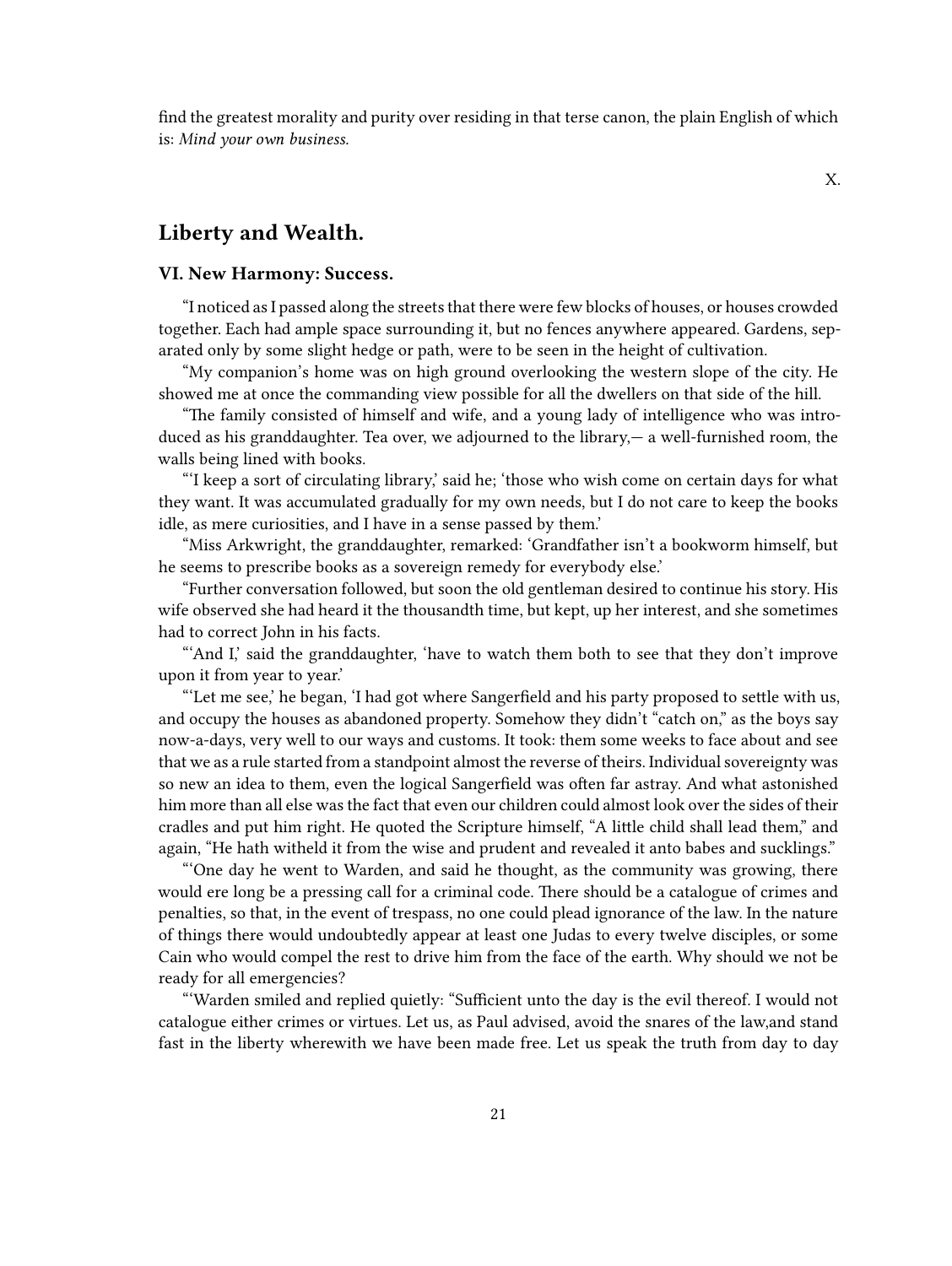in faith, trusting human nature under the sway of humane sentiments, expecting good results. Behold a new truth:

A truth which is of knowledge and of reason; Which teaches men to mourn no more, and live; Which tells them of things good as well as evil, And gives what Liberty alone can give.

The counsel to be strong, the will to conquer, The love of all things just and kind and wise, Freedom for slaves, fair rights for all as brothers, The triumph of things true, the scorn of lies.

"'"If we detail the vices and crimes of the ages past, we shall do more harm than good; offer suggestions to innocence. Prohibition will find antagonism, and create the disposition to do the very things that are forbidden. There is a great deal of philosophy in the old adage, 'forbidden fruit is the sweetest.'"

"'Sangerfield was always disturbing his own peace of mind with some vision of impending evil, and framing a law to avert it, or to punish the imaginary offender. Finally a case occurred. His own son, a youth of twenty years, grossly insulted a young lady, and would have proceeded to violence, but that he discovered some one approaching. Sangerfield's grief and dismay were soon drowned in a realization that the opportunity had arrived for him to vindicate and enforce his hobby. He came forward for a Roman father's triumph. He called for jail, courthouse, judge, and jury. The offender must be dealt with without mercy, and an example be set for the rising generation. He insisted so much that finally a meeting of all the people was summoned, a sort of general court. Sangerfield brought his prisoner, and made a great speech. The boy had struck at a father's heart; but that father, who could forgive an only son for almost any personal grievance, could in no case swerve one iota from his duty to society. Let the criminal be held to strictest account. Warden said he apprecidated the readiness of Sangerfield to deliver his own son up to judgment, but he thought it was too late in the day. Judgment had already been passed. The young man, in a moment of passion, had lost his reason, and he must be aware that the act was universally condemned. Perhaps no one would more strongly denounce his conduct than he himself would. The punishment, too, was already being inflicted by the altered change of feeling toward him. Go where he would, meet whom he would, he would meet some one judging his deed and condemning it. It would be a work of time for him to reinstate himself in the friendly regard of the community. Shutting him up in a prison cell would be a release rather than a punishment. No, let him go free and face his act, and live it down. No one but would forgive him when he, to quote the Scripture, did "works meet for repentance."

"'The result was the young man went about his business, and gradually the affair was forgiven, if not forgotten. He is living now, and is one of the best, most earnest and influential men we have. But the old gentleman never got over his disappointment.

"'Our community now numbers seven thousand souls, and our government consists only of a few patrolmen for the evenings, who look after the boys, allay disturbance, or take some very unruly fellow to his own home. We have found this arrangement sufficient to serve all our needs. Society here is *protected* in other ways,— by our industries, our habits of forbearance, and the democratic respect for one another which our state of perfect freedom inspires. We make no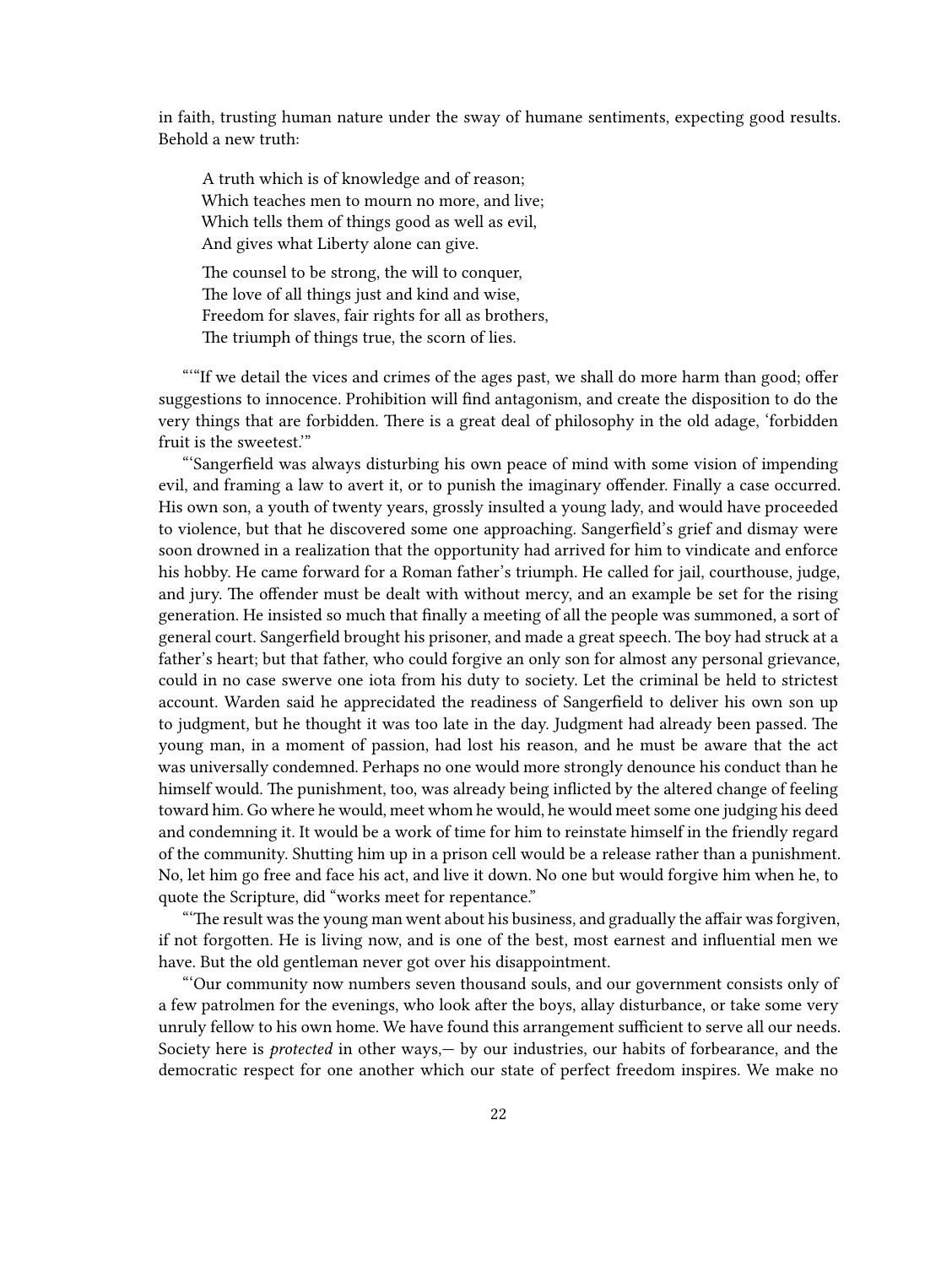professions, but we for some reason instinctively strive to stand well in one another's esteem. Our whole life is a constant school in that direction. About every kind of business known in a city of this size is carried on here. Our motto is: LABOR FOR LABOR. We have a bank which issues the money current in all our local transactions. In our dealings with the outside world we have of course to use the world's money. You may be interested in our banking system. If so, I will tell you something about it.'

"I replied that I should like very much to know how their bank was managed; also how business generally was concerted, especially where a large number of hands were employed in one concern. In fact, I wanted to understand as thoroughly as I could the whole working of their industrial system.

"'Well,' he said, 'to-morrow you shall go and see for yourself. You can visit the banks, the several stores, and the large manufacturing establishment just down the river, where three hundred or more men and women are at work running the looms of the mill. It is what you would call a cotton factory.

"'What about your school?' I asked. 'Have you a common school, or free school?'

"'Oh, no,' Miss Arkwright broke in, 'in this city of freedom there's nothing free, in *that* sense. Everybody pays for what he gets and takes his choice. The nearest approach to a common school is Phillip Morse's, and he gets so many pupils because his is the best managed and the cheapest. Some, however, like Sarah Baker's school best, and are willing to pay more, thinking it superior.'

"I said that I supposed they had established a uniformity of prices. If it was 'labor for labor,' why should one school be dearer than another?

"The old gentleman turned to his granddaughter, as though he expected her to continue the conversation, and she responded:—

"'Oh, for that matter, everyone is perfectly free to set any price he pleases on his services, and so, on the other hand, everybody is free to call on him for his services or not.'"

"Why," Smith exclaimed, interrupting my recital for the first time that evening, "that is precisely as it is here and everywhere. Competition settles the thing."

I replied that the same thought was running through my mind, but that Miss Arkwright went on without any suggestions from me to explain that in the absence of laws securing monopoly as a privilege, competition being thus left free and unshackled, the equitable price was uniformly reached.

# <span id="page-22-0"></span>**Then and Now.**

Continued from No. 47.

#### <span id="page-22-1"></span>**III. Individual Rule Instead of Majority Rule.**

Boston, August 9, 2084.

H.

#### *My dear Louise:*

Without governments, how can crime be prevented or suppressed? I know that this is the question which you most want answered. I will allow Mr. De Demain to tell you in the language, as near as I can remember, in which he told me: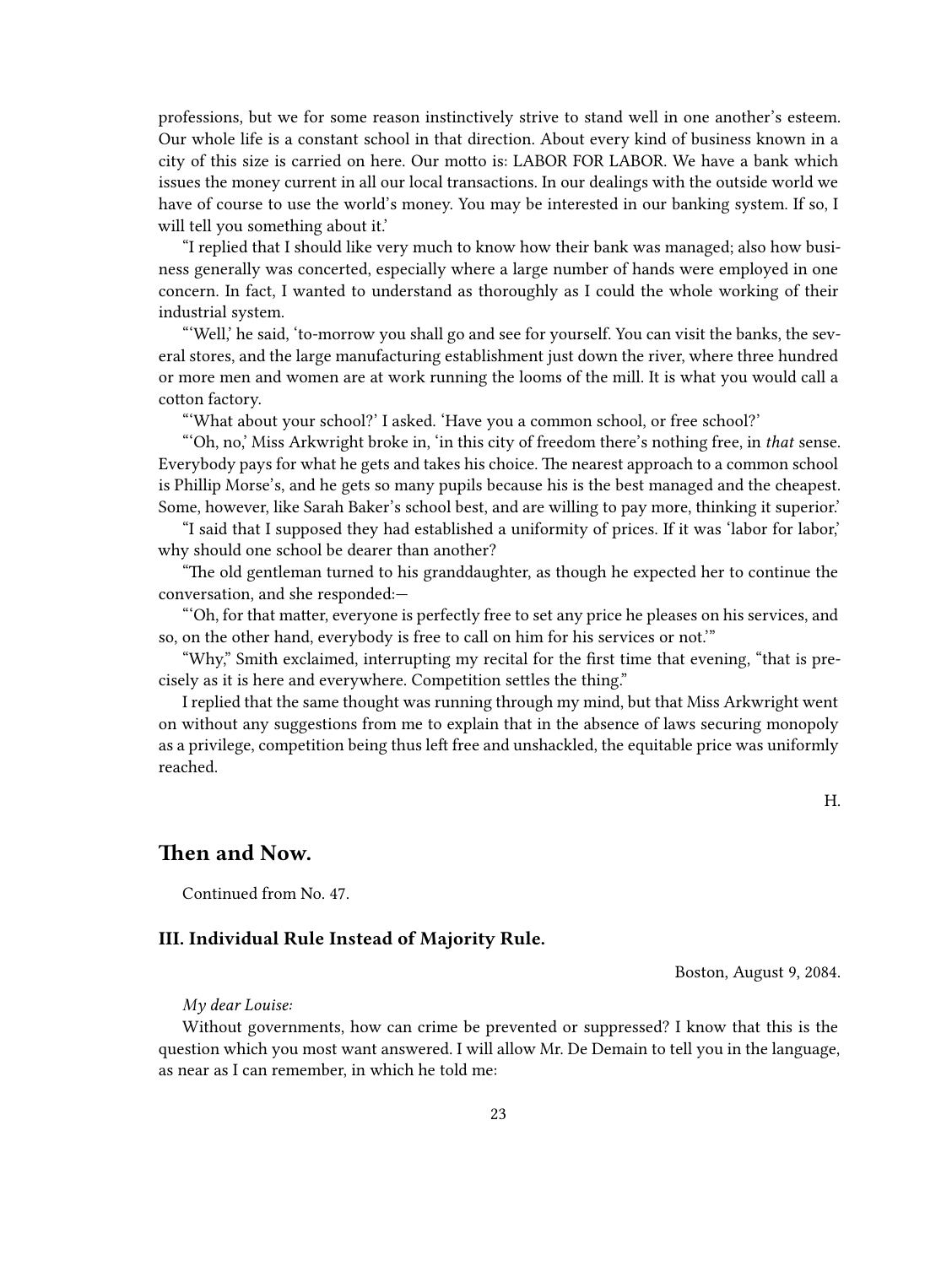"Did government ever prevent crime altogether, or even materially lessen it? Under the strongest governments does not history show that crimes have been most frequent? Hundreds, thousands, millions of laws, even the commands of gods, coupled with the threats of endless torture, have not prevented crimes. Some crimes it is perfectly natural for man to commit, and so long as man continues to be man,— that is, an animal,— he will continue to be an offender. The only excuse governments ever had for existing was that they were necessary to prevent crime and punish criminals. Ostensibly they were organized and maintained to protect the weaker as against the stronger, but you know well that a government that did this never existed. Governments are strong, and draw the strong about them; did a state ever protect the weak from itself?

"Let me read you from this book, which contains stories for the children, a little legend:

"'In the midst of a most beautiful country there was a mighty castle, from whose turrets one might watch the toiling, sweating, tired, and hungry people throughout the length and breadth of the land. The people called it the Strong Castle, or the Castle of State.

"'Tradition said that soon after the first conquest of the country a monster, half god and half beast, volunteered to protect the conquerors and their heirs and assigns forever in their possession of the country,— the land, its products, and their increase. This was a pleasing promise. The monster said: "Give up all you possess to me, and I will loan it to you for a small annual rental. This is merely that I may say to other monsters like myself, 'This is all mine,' when really, of course, it is yours." So all property was given up to him. Then he said to the people: "Now, upon the condition which I shall name, you may dwell upon these lands, but you must never forget that you are simply my slaves. You must give up to me, if I ask it, even your lives. Here is a list "of the things you must not do at all, and another of the things you must not do without my consent. I shall add to both as often as it suits my convenience. As a reward for your generosity to me, I will see that you are properly punished when you do what I have commanded that you shall not do."

"'So ran the tradition. After a few generations men gathered about the Strong Castle and took upon themselves the work of mediators between the people and the monster. The monster was never seen, but these mediators, who were variously termed princes, lords, and statesmen, made known to the people his commands and gathered the tributes. For centuries, the people never questioned the right of the monster to command and rob them. These mediators were clever men, and they said to the people: "If this monster ir be killed, some other monster, still more terrible, will devour you, or you will devour each other. You are a bad lot." So he who said: "Let us pay no more tribute to this monster; let us slay him, and pall down his Strong Castle," was answered thus: "But these mediators, who are men of great brain, say we could not do without him; if he were killed, we should immediately be possessed of the desire to set upon and slay each other." And the people contented themselves with this answer, and worked on with the sweat streaming from their brows. But there were murmurings and muttered curses, and distrust and threats. Finally one morning the people formed into a body and marched up to the Strong Castle. The Mediators blew trumpets and flourished swords. They threatened, then argued, then pleaded, but to no avail. The people said: "We will slay the monster." They rushed upon the Castle and broke down the palisades and gates. "The monster! the monster!" they shouted, but there was no monster found. The mediators had thrown off their priestly garments and mixed with the people. The Castle was deserted and quiet. The monster was a myth, and the people saw how they had been duped. The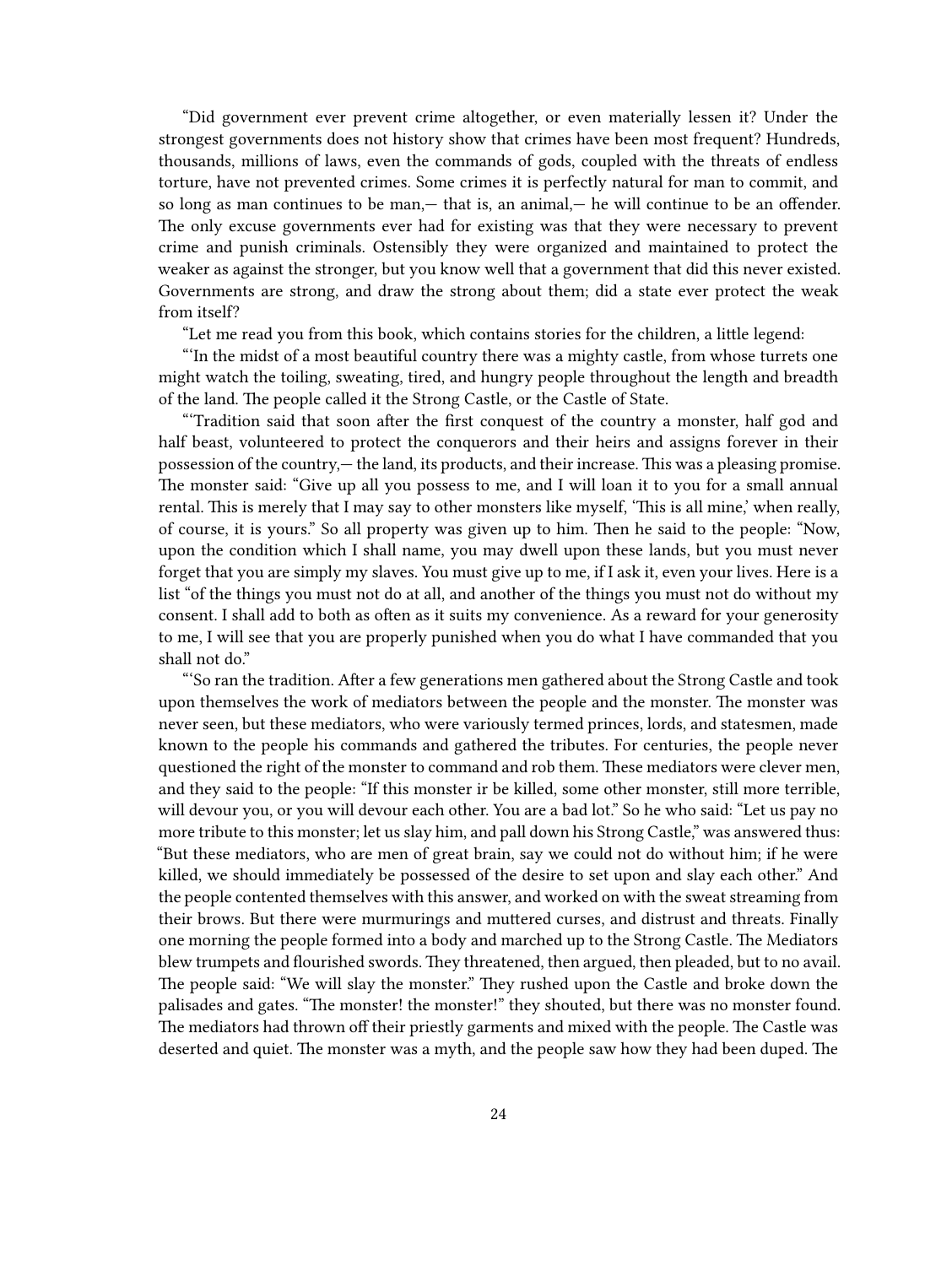Strong Castle was pulled down, and, when the sun set, the people had done the grandest day's work of all time.'

"Government was the great landlord, or rather the great all-lord," said Mr. De Demain,— "for it not only loaned the land, but all other privileges worth the having. It gathered to itself with its strong hand all rights pertaining to business, labor, capital, money, religion, marriage, morals, etc, etc., and farmed them out. The state, in some of its phases, was like a meddlesome old woman; in others, like a heartless robber; in others, like a scheming villain.

"There is a government today, but no governments. Instead of being governed by a despotic  $king$ , a despotic parliament, or a despotic republic,  $-$  a government of the people, by the people, for the people,— we have a government of the individual, by the individual, for the individual."

"But," I asked, "does not this prevent all harmonious action?"

"Just the opposite. All collective action under the system of individual rule is harmonious. Individuals with the same purpose in view act together and act as a unit. There is no ruling of minorities by majorities."

"But take a community of five thousand people. Four thousand desire to do something to which one thousand are opposed. The thing will benefit the four thousand in favor, but will injure the one thousand opposed. What is the result?"

"Such a state of affairs is very rare, but when it does occur, arbitration is resorted to. Government does not step in and say the majority is right, as was always the case under the old system. Why, man contains all of justice that exists between man and man. How absurd it is for man to set up an abstraction, and call upon it to decide the question of right or wrong. If the strong in numbers are given the power to rule the weak, they will do so, and call such rule right. If they are not given such power, such action becomes crime. In your time the State licensed majorities to commit crime; to rob, torture mentally and physically, and even to commit murder. Minorities were given over as fit prey to majorities. There was an absolute standard of right and wrong set up; the majority was right and the minority wrong. Now, the natural justice  $-$  that is, the man — decides."

"Suppose," asked I, "that in a town of five thousand inhabitants four thousand wish to construct and maintain a system of water works, and the remaining one thousand are opposed to the scheme,— what is the result?"

"Why, simply this, the four thousand construct and maintain the water works and reap the advantages. Under the government of majorities the one thousand people would be obliged to pay a tax for the building and working of something they did not want.

"This, I trust, shows you how Anarchy prevents thousands of crimes, and how, instead of producing discord and disorder, it produces harmony and freedom. Humanity is something like a dish of cane syrup; if you keep stirring it, it granulates; if you leave it alone, it crystallizes.

"The next time we meet I hope to explain further how Anarchy makes impossible most of the crimes that governments had to deal with. After that I will explain how it punishes," and I, Louise, will be faithful in my note-taking and in writing out those notes for you.

Josephnie.

[To be continued.]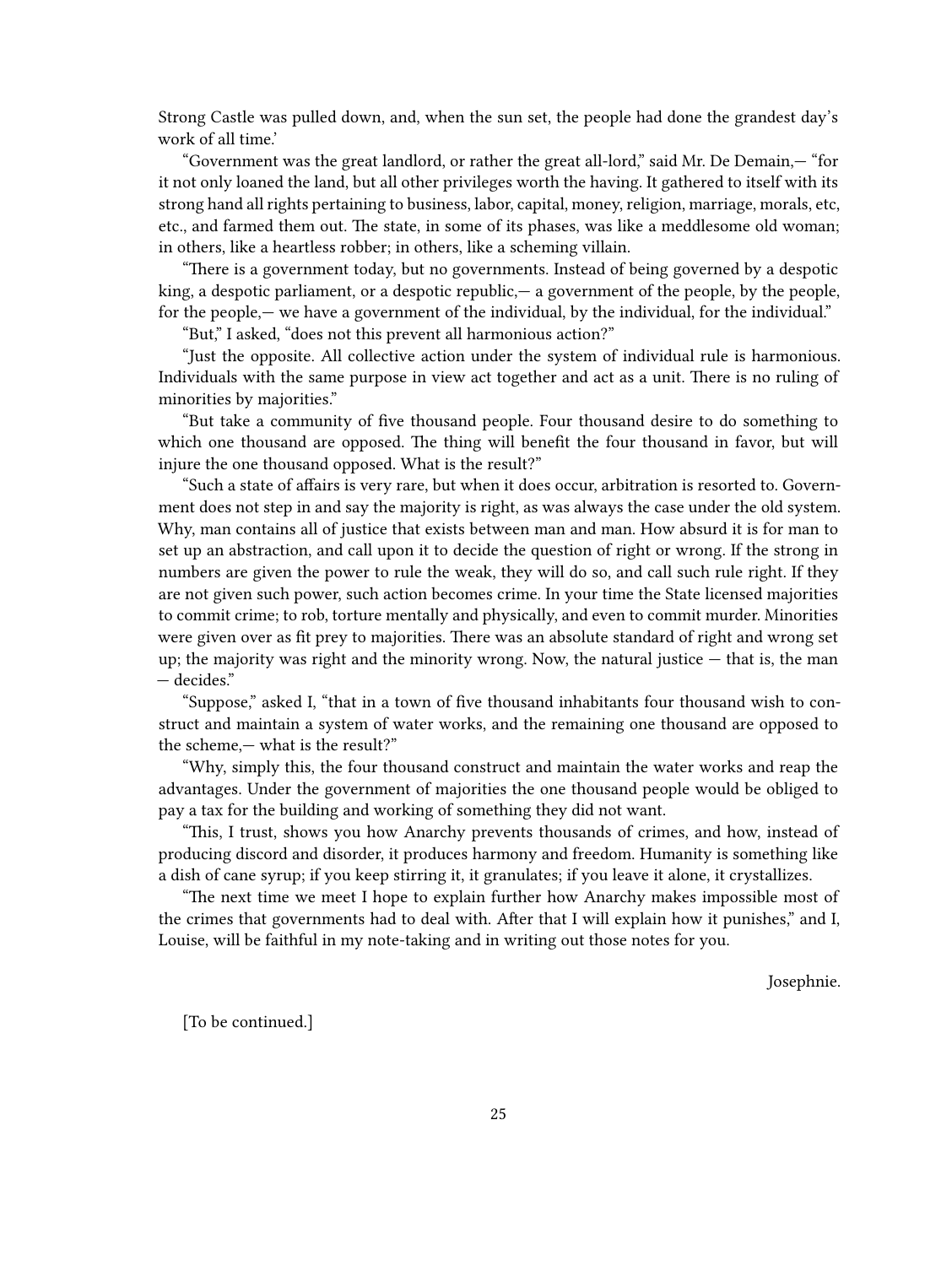## <span id="page-25-0"></span>**A Politician in Sight of Haven. By Auberon Herbert.**

[From the Fortnightly Review.] Continued from No. 47.

"Do you then condemn the use of force for all purposes?" asked Angus.

"Will you undertake to define for me the purposes for which I am and for which I am not to use force? For myself I fail to be able to do it. I cannot suppose that three men have power to compel two men in some matters without finding myself presently obliged to conclude that the three men must decide what these matters are, and therefore that they have powers of applying force in all matters. Between the some purposes and the all purposes I can find no settled boundary. You cannot draw, and no man living can draw, a force-line. If you sat down with Mr. Gladstone to-day to do it, to-morrow his exigencies would have eaten out the line, and its authority would be gone, at all events for our planet. Do not let us play with these things, and build up pleasant fictions that are of no value. Either a state of liberty — that is, a state where no physical force is applied by man to man  $-$  is the moral one, or we must recognize force as rightly applied by those who possess it for all purposes that they think right."

"Now I become more and more puzzled," said Angus. "May not the majority apply force for what we call good, and not for bad purposes?"

"Please to define good and bad purposes. You will find that your definitions hold as much meaning as a sieve holds water. If vou wish to see how hopeless is the task, read Sir F. Stephen's book, in which he tells us not to employ compulsion, even if calculated to obtain a good object, if it involves 'too great an expense.' What possible binding power is there in such a rule over the minds of men? Where is the common standard of measurement? Who sees with the same eyes the accompanying expense or the resulting good? It is far better to look the truth in the face and to say that when you sanction force for good purposes yon sanction it for all occasions which the holders of power think good."

"But can one be sure that force is a bad thing in itself?" said Angus.

"Do you not see, first, that  $-$  as a mental abstract  $-$  physical force is directly opposed to morality; and, secondly, that it practically drives out of existence the moral forces? How can an act done under compulsion have any moral element in it, seeing that what is moral is the free act of an intelligent being? If you tie a man's hands there is nothing moral about his not committing murder. Such an abstaining from murder is a mechanical act; and just the same in kind, though less in degree, are all the acts which men are compelled to do under penalties imposed upon them by their fellow-men. Those who would drive their fellow-men into the performance of any good actions do not see that the very elements of morality — the free act following on the free choice  $-$  are as much absent in those upon whom they practice their legislation as in a flock of sheep penned in by hurdles. You cannot see too clearly that force and reason — which last is the essence of the moral  $act - are$  at the two opposite poles. When you act by reason you are not acting under the compulsion of other men; when you act under compulsion you are not acting under tho guidance of reason. The one is a force within you and the other is a force without. Moreover, physical force in a man's hand is an instrument of such brutal character that its very nature destroys and excludes the kindlier or better qualities of human nature. The man who compels his neighbor is not the man who reasons with and convinces him, who seeks to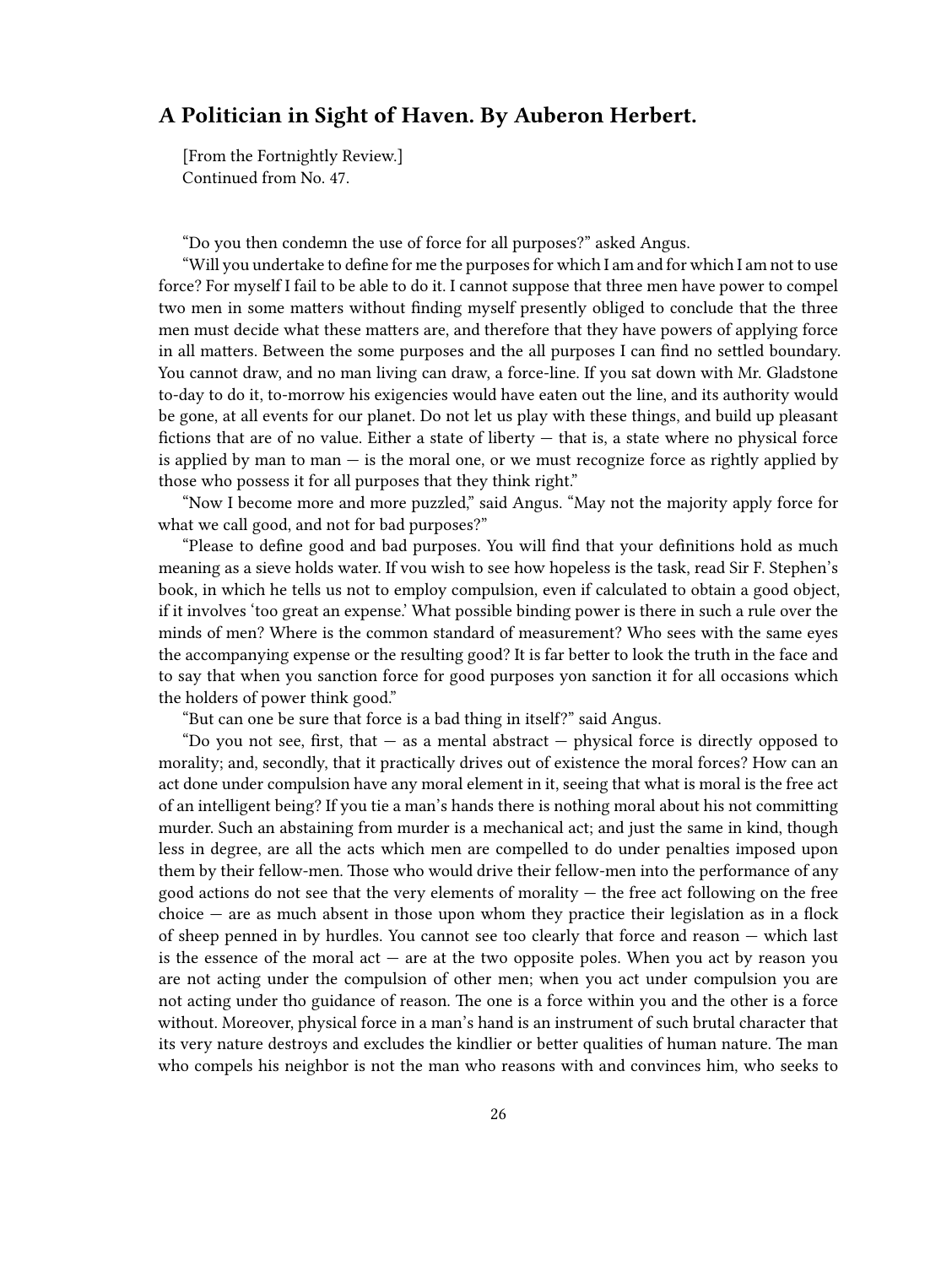influence him by example, who rouses him to make exertions to save himself. He takes upon himself to treat him, not as a being with reason, but as an animal in whom reason is not. The old saying, that any fool can govern with bayonets, is one of the truest sayings which this generation has inherited and neglected. Any fool can reform the surface of things, can drive children by the hundreds of thousands into schools, can drive prostitutes out of public sight, can drive dramdrinking into cellars, can provide out of public funds pensions for the old, hospitals for the sick, and lodging-houses for the poor, can call into existence a public department and a population of officials and inspectors, provided that he has the handling of money that does not belong to him, and a people not trained to inquire beyond the present moment, and ready to applaud what has a surface look of philanthropy; but what is the good of it all when he has done it? To be compelled into virtue is only to live in order to die of dry rot."

"I see the conflict between reason and force," said Angus; "still, I hesitate in the matter. It is clear that I cannot use force to make people reasonable? Why may we not compel them to educate their children, to give up public-houses, to only work a certain number of hours in the day, and many other things of the same kind? May not force be the instrument of reason?"

"It would be false to call such acts reasonable. You may use your own reason when you say that compulsory education, or compulsory temperance, is good for certain people, and proceed to carry it out; but in so acting you disallow the existence of reason in those whom you compel. You have placed them in a lower rank to yourself, you retaining and using your reason, they being disfranchised of it. Now this unequal relation between men, in which the reason of some is replaced by the reason of others, is one that reason acting universally rejects as a denial of itself. Why should your reason be recognized and not that of the man you compel? Moreover, from a reasonable point of view, can you not see that the very idea of force necessarily involves a fatal absurdity? If A has power over B, you must assume that in the first instance he has power over himself; no man can be master of another man and not master of himself. But if so, then B (unless you assume unequal rights as the basis of social order) is also master of himself, which entirely destroys any rightful power on the part of A to be his master and to make him act against his will."

"I must confess, whether I agree or not with the abstract condemnation of force," said Angus, "that I sometimes regret to see the love of force and the belief in it growing so fast upon us. All our would-be reformers can only suggest compulsion of some kind. The word is always in their mouth."

"Yes, the mood is on us," said Markham, "and utterly debasing it is. We are filled with the Celtic spirit of wishing to govern and be governed; we creep into one pitiful refuge after another, as if anything could save us from our appointed heritage of the free reason and the free act. But I live in faith, Mr. Bramston. *Exoriare aliqiuis!* The time will come when some Englishman of sturdy common sense, a new *marlellus monachorum*, will arise to rout these good gentlemen that wish to tie the English people to their apron-strings, to smash these pagan revivals of Catholicism, this blind submission to authority, to strip these 'cloistered virtues' of their seeming excellence, and bid the people live in a free world, gaining their own good, trampling on their own sins, and making their own terms with their own souls. But let me ask you, Mr. Bramston, have you read Mr. Herbert Spencer's writings? We shall do little good unless you have done so. We owe to him the placing of this great truth, that man must be free if he is to possess happiness on its deepest and truest foundations. No discursive talk of ours will really help you until you have felt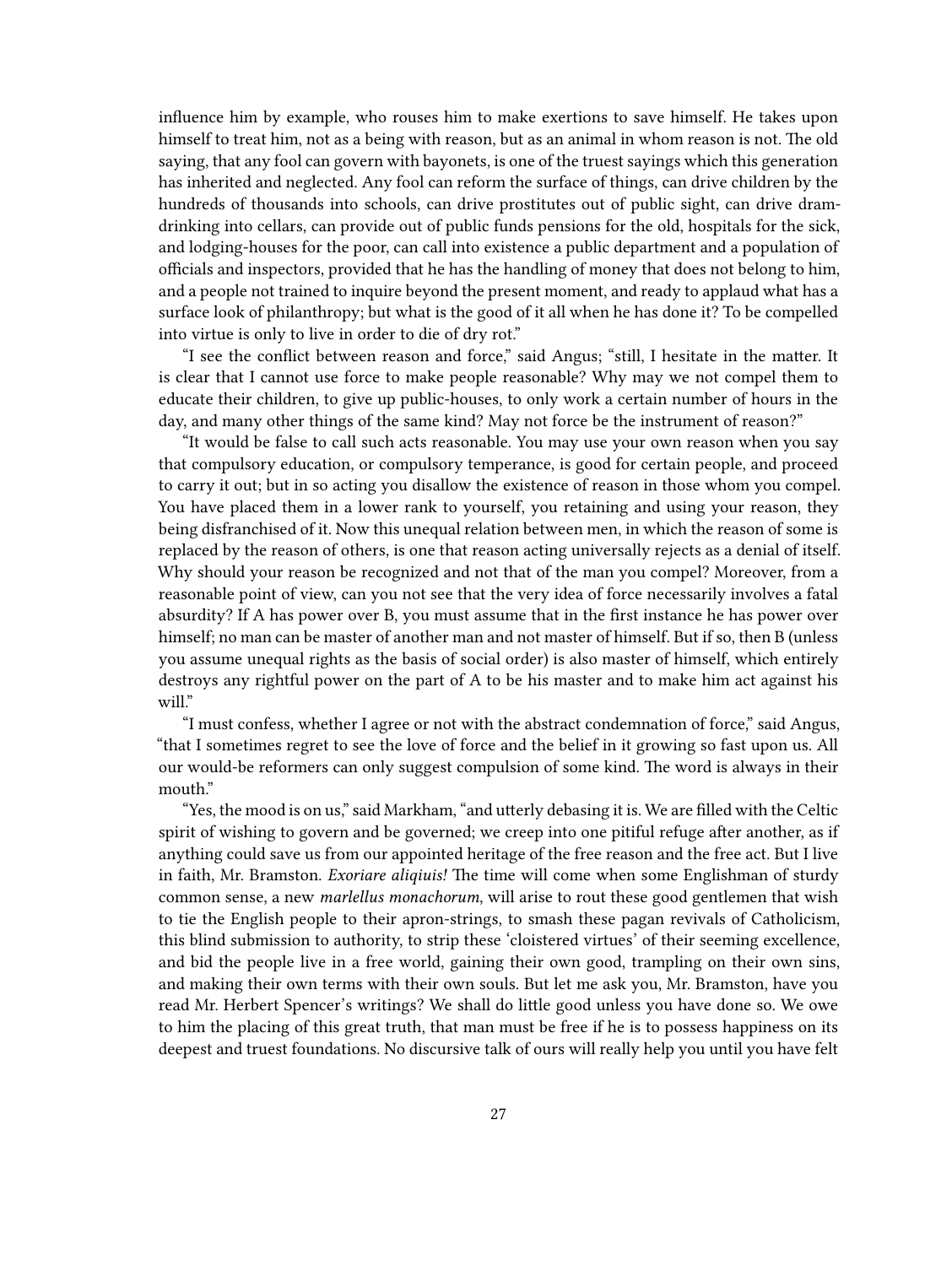the marvellous power with which he has read the wider and deeper meanings of the world, and given order to our disorderly conceptions of it."

"I must confess with shame that I have never read his writings. I have always believed him to be the great teacher of *laissez-faire*, and everybody to-day supposes that *laissez-faire* lies on the other side of the horizon behind us."

"Ah," said Markham, "I fear that all you political gentlemen live in a greater state of ignorance than most of us. How can it be otherwise? With your committees and debates, and speeches to prepare, you have but little time for watching the graver discussions that are going on. Like lawyers in busy practice, you have no mental energy left to give to abstract questions; and yet I do not notice that any of you are wanting in courage when you come to deal with the very foundation of social things. So the world believes in the failure of *laissez-faire*? No, Mr. Bramston, it is not *laissez-faire* that has failed. That would be an ill day for men. What has failed is the courage to see what is true and to speak it to the people, to point towards the true remedies away from the sham remedies. But read Mr. Spencer and see for yourself. Believe me, you are not fit to be exercising power over others until you have done so. You had better leave some of your Blue Books unread than remain in ignorance of his work."

"What is that work as regards politics?"

"He has made the splendid attempt," replied Markham, "to give fixity and order to our moral ideas, and to place the relation of men to each other on settled foundations. The love of disorder is so great in the human mind that probably men will yield but slowly to his teaching, perhaps not till they have passed through many troubles. But it is along the track that he has opened out to them, and that track only, that every nation must escape anarchy $^6$  and find its happiness."

"And the drift of his other work?"

"I should say that the result was to make the world, as a whole, reasonable to men. He has connected all human knowledge, establishing interdependence everywhere; he has taught us to see that everything in the world is part of a great growth, each part, like the different structures of a tree, developing to its own perfect form and special use, whilst it remains governed by the whole. He has helped us to rise everywhere from the reason that governs the part to the reason that governs the whole; and in tracing back this great growth of the past, compound form rising out of simple form, he has shown us the long, slow preparation towards perfection through which the world has travelled and yet has to travel. It is scarcely too much to say that he has given us a past and he has given us a future. In a time of sore need, when the old meanings were splintered to drift-wood, he has seen that the true meaning of the world was to be found, and in finding it he has restored to us the possibilities of a higher religious faith. The influence of modern science has been to make men too easily satisfied with their own separate and fragmentary knowledge. Each man has settled down in his niche in the vineyard, and there labored industriously and successfully, but with his eyes closed for the wider meanings. To read a learned paper before a learned society, to be highest authority on some special subject, have been objects which have unduly influenced our generation; and it is only such a work as Mr. Spencer's that recalls us to the truth that the use of knowledge is not simply to annihilate a rival on some particular subject that we look on as our private property, but to lead men to understand the great whole

<sup>6</sup> Wherever the words "anarchy" and "socialism" appear in this essay, they are used, the one in the ordinary sense of confusion, and the other in the limited sense of State socialism. The author either is not aware that there is a school of Anarchistic socialism, or has not discovered that its teachings In regard to liberty are almost identical with his own. — *Editor Liberty.*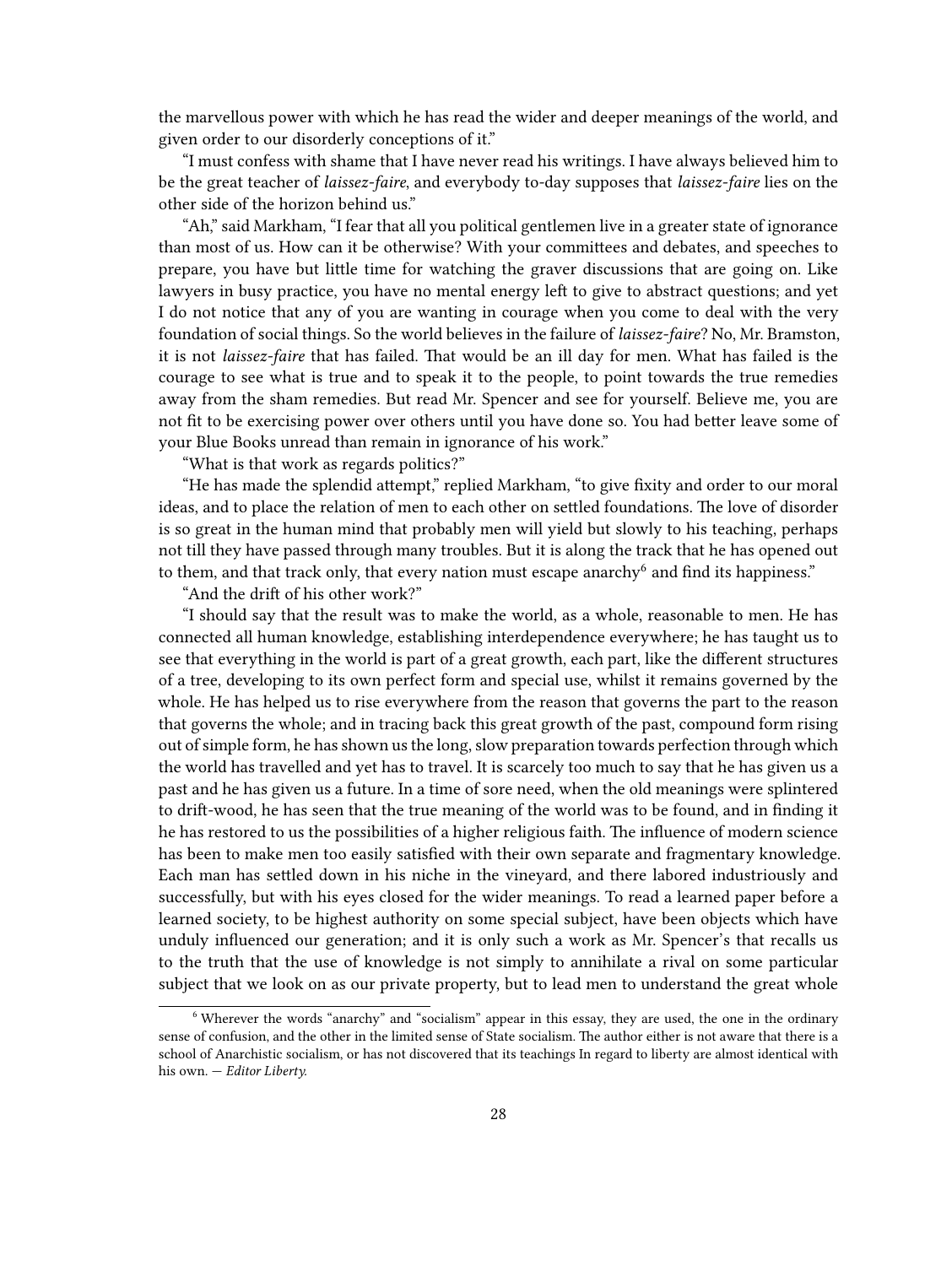in which they are included — to bring that whole into perfect agreement with human reason. Specialism, however necessary, is not the end of science. The end of science is to teach men to live by reason and by faith, by grasping the great meanings of life, and by seeing clearly the conditions under which they can give effect to those meanings. How little science yet helps us in our general conceptions of life you can see by the quiet ignoring amongst politicians of the vital meaning which Darwin's discoveries have for them. And hence it is that, great as has been the multiplication of scientific facts, they have done but comparatively little to reform the ideas and reshape the conduct of men. Our intellectual life still remains thoroughly disorderly, notwithstanding stray patches of science and order introduced into it. It is here that we have so much to gain from Mr. Spencer. We owe to him our power to realize the harmony and unity embracing all things, the perfect order and the perfect reason, and thus to walk confidently with sure aims; and instead of being content to leave science as the technical possession of a few, he has, in a true sense, given it to the people by insisting on the universal meanings and making them accessible to all men."

"On what foundation does Mr. Spencer place political liberty?" asked Angus.

"He founds it on the right of every man to use the faculties he possesses. It is evident, as he insists, that all sciences rest on certain axioms. You remember Euclid's axioms, such as 'a whole is greater than its parts,' and you can easily perceive that any science, however complicated it may be, owing to its dependence on other sciences that have preceded it, must rest on its own axioms. Now politics are the science of determining the relations in which men can live together with the greatest happiness, and you will find that the axioms on which they depend are, (1) that happiness consists in the exercise of faculties; (2) that as men have these faculties there must be freedom for their exercise; (3) that this freedom must rest on equal and universal conditions, no unequal conditions satisfying our moral sense."

"Why do you insist on my treating these truths, if truths they are, as axioms?" asked Angus." "Because you cannot contradict them without involving yourself in what is inconsistent and absurd, without giving up the belief that the world is reasonable, and, therefore, that it is worth our while to try to discover what we ought to do. Place before your mind the opposites of these statements, and try to construct a definite social system out of them. Happiness is not the exercise of faculties; men having faculties ought not to exercise them; the conditions as regards their exercise should be unequal and varying. Can you seriously maintain any of these statements? When you propose unequal conditions of freedom do you offer a standing ground which men universally could accept, which they could look upon as the perfect condition of their existence?"

"But might I not claim greater freedom for the abler and better man, for the more civilized race?"

"Why should you? What does any man or any race want more than freedom for themselves? Admit that any one may take more than his share; that is, in other words, that he may restrain by force the exercise of the faculties of others, and in what a sea of moral confusion you are at once plunged. Who is to decide which is the better man or the more civilized race, or how much freedom is to be allowed or disallowed? To settle this question men must act as judges in their own case; and this means that the strongest will declare themselves the most civilized, and will assign such portions of freedom as they choose to the rest of the nation, or the rest of the world, as the case may be. Are you prepared for this?"

"I agree in some measure," said Angus; "but how can you persuade the strongest not to use their strength?"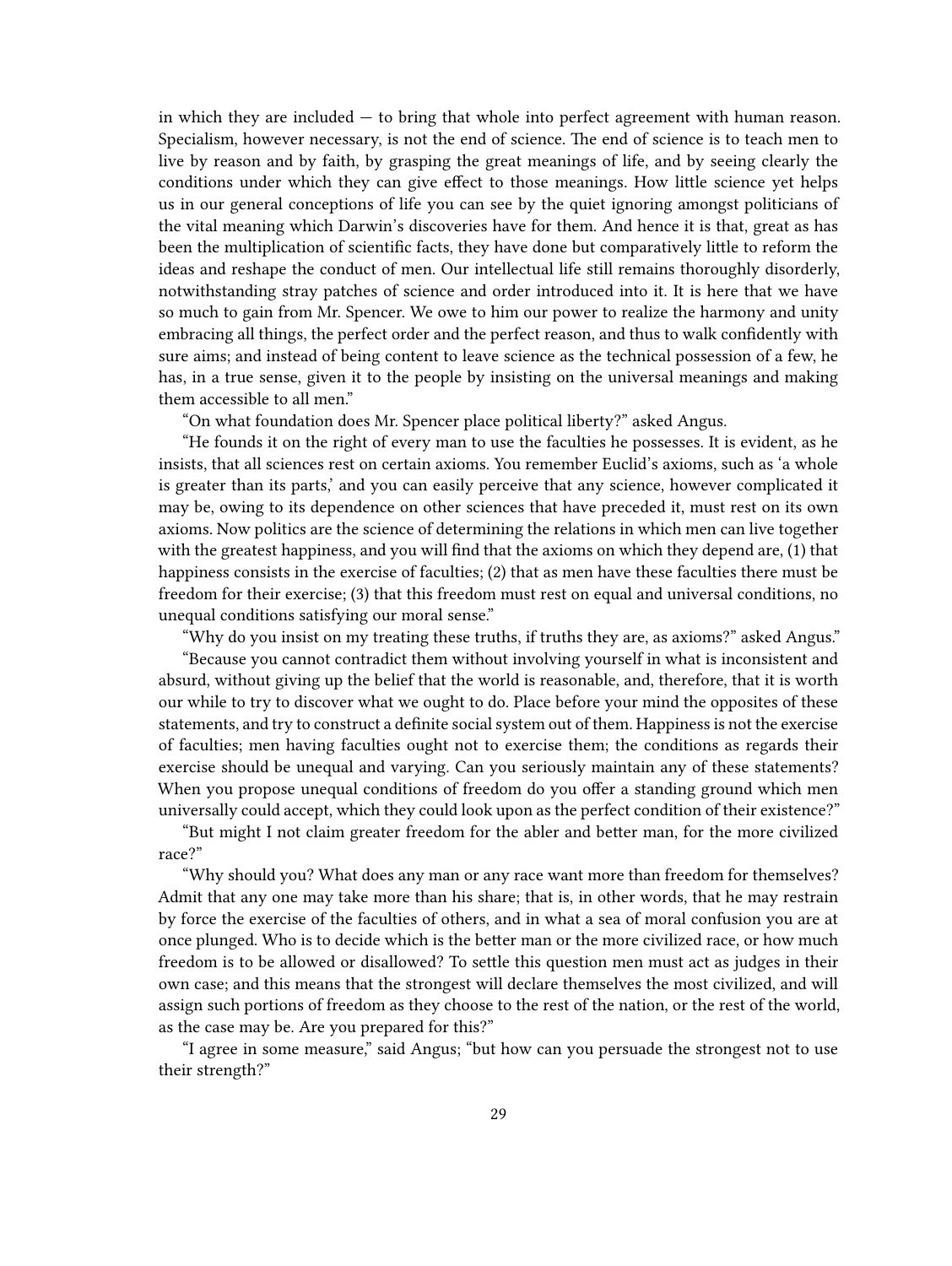"Only by strengthening human belief in reason, by bringing men to see that the moral system regulating their actions towards each other is as true and fixed as the system of the planets, its parts as orderly, its whole as reasonable; and that force — I mean in every case physical compulsion of one man by another  $-$  has no possible place in it."

"But can men see this reasonableness, this orderliness, of which you speak?"

"Surely," replied Markham. "Is it not plain that between the world, the outcome of the highest reason, and the human reason as it evolves, harmony is ever growing?The evolution of the human mind means that its power increases to read order everywhere; and it is only as it perceives order that it can gain perfect confidence in its own conclusions. You must remember that a science is not a mere mass of separate truths or conclusions which may, so to speak, lie anywhere as regards each other in the same heap. As Mr. Spencer has so well pointed out, men at first begin by learning the detached truths, and then in later stages see that each truth has its own place in an indissoluble and reasonable whole, which whole, as we learn to perceive it, gives certainty to the separate truths. The separate truths are like beads before they are strung on a string, and which do not gain their full meaning until the string is there. Take Mr. Spencer's example of astronomy. By countless observations you learn that the orbits of planets are ellipses of a certain kind, and then presently you learn the great central cause in obedience to which these forms are what they are; you have gained a master-key which, as you know, will unlock every fact, whether at present within or not within your observation, in the group that belongs to it. Hence it arises that a separate truth only becomes really known when you know the system of which it forms a part. Is it different in moral matters? Do you think that there are order and system for the facts that concern the planet and not for the facts that concern the human mind; for mineral and for plant, and not for the relations in which men are to live towards each other? Do you think that with order and system in every other part of the universe that here you suddenly enter a territory sacred to disorder and conflict, a sort of moral Alsatia, where alone the writ of the Great Power does not run? Surely you cannot defend such a belief. Surely you have some faith in the perfect reasonableness that underlies and over-arches everything. To the politician it may be torture to believe that social and political questions are parts of a reasonable whole, and can only be rightly dealt with in strict obedience to that whole. His own course is just so much easier as he may disregard this reason of the whole, as he may by turns plead the law or the exception, as he may ignore all fixed moral relations of men to each other, as he may urge plaintively that all is so uncertain and subject to change, and claim permission to deal with the circumstances that exist as the light of the moment and the ever urgent personal interest may direct. The world does not see the impertinence and the danger of such claims. It will do so as the consequences of existing mental disorder thicken upon it."

[To be continued.]

# <span id="page-29-0"></span>**"God" in Poetry.**

#### *To the Editor of Liberty:*

You tell Mr. Beecher that he and his "fellow-Christians don the outgrown garments of a barbarian theology, and persist in walking the streets at noonday"; and you advise them to put away their Bibles, and read them in their closets as the "childish prattle" of their ancestors, etc. And when you published Robert Buchanan's "Free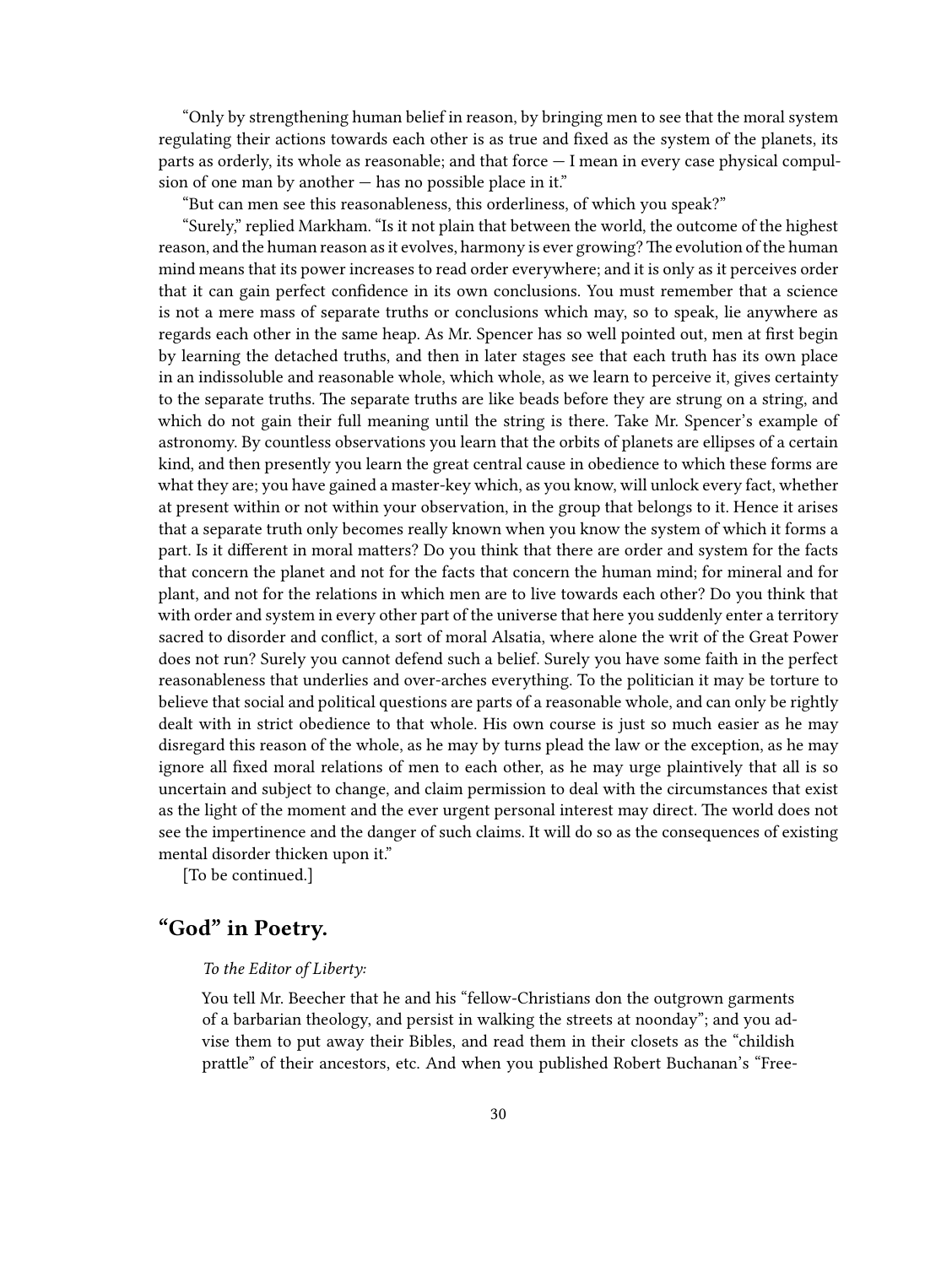dom's Ahead," you took care to call attention to the poet's foolish error in speaking of Freedom as the "Lord's" handmaid.

I agree with you fully and heartily in these criticisms of Beecher and Buchanan; but what are we to think when we find Wilfrid Scawen Blunt, clothed in these same "outgrown garments," stalking through nearly four pages of Liberty, and repeating, not once merely, but thirty times, the offence against truth which you had justly laid at Buchanan's door?

The reformer of today has no business with the gods. To call on them is a sign of weakness, and mars the beauty of all that he says and does. The burden of Mr. Blunt's poem is that "God's" designs in regard to Egypt, were thwarted by England, and that "he" will yet revenge her wrongs. What nonsense! And it is nonsense that is beginning to stick in the throat of the "common man" as well as in that of the thinker. His common sense asks, "Is England more powerful than 'God'? And why should Egypt's children be butchered *now*, even if *their* children are to be free and happy?" And thus half of the force of the poem is wasted.

Mr. Blunt writes well; but the utter falsehood of his central idea spoils his work largely, making its moral deceptive and misleading.

Let us apply the same rule to Blunt that we do to Buchanan.

Truly,

E. C. Walker. Kiowa, Kansas, July, 1884.

[My Western friend and "son of the morning," who, bearing aloft his Luciferan torch, is dispelling the darkness of the prairies, is heartily welcome to his protest, the justice of which I freely admit, while not quite agreeing to its timeliness. When printing Mr. Buchanan's poem, I rebuked the author as I did, knowing that his work had already won, as it deserved, an enduring place on the scroll of literary fame, and that no criticism, however just, could endanger it or do aught but set it in a clearer light. Mr. Blunt's poem on the contrary, though even greater than Buchanan's, is as yet scarcely heard of in the world. It is struggling up the stream of adverse criticism, and one voice added to the current, might sweep it away forever, and deprive humanitarian literature of a priceless treasure. When we know the sun and the value of its rays, we can safely talk about the spots upon it. But the dawn of a new luminary of Mr. Blunt's brilliancy I, for one, will greet only with a joyful "All hail!" Were I to do otherwise, however, I could not in this case see quite as black a blemish as Mr. Walker paints. The *burden* of Mr. Blunt's poem is not that God's design has been thwarted in Egypt, but that Liberty and Justice have been thwarted there. If the poet should be convinced that God's design is one thing and Liberty another thing, I am confident that he would quickly choose between them, and choose rightly. His "central idea" is not false, but true, and springs from the love of Liberty in his heart, of which his outgrown theological garments are but the wrappings. When Mr. Beecher shall make his face so inspiring that everybody but Mr. Walker will forget to laugh at his protruding extremities, he may "stalk" through four pages of Liberty and more, outgrown garments and all; and I'm not sure that in such a case it wouldn't be the graceful thing for Mr. Walker and myself, rationally clad though we may be, to withdraw for a while, and give him room. But to reassure my Western comrade of my sympathy with him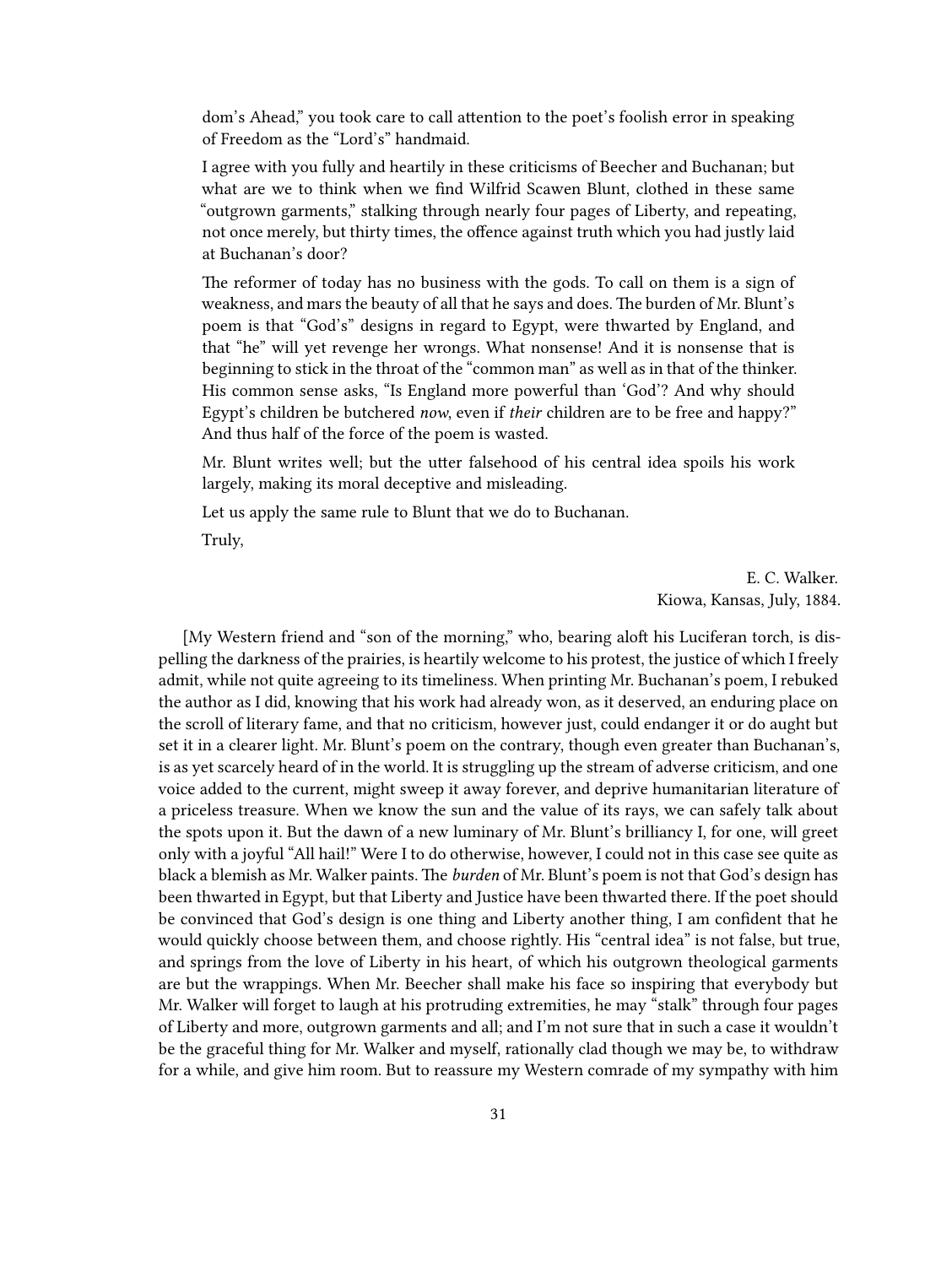and my appreciation of the luminous pathways which he is cutting in all directions through the wilds of frontier superstition, let him and all others understand that, when God is in question, I am "agin" him first, last, and always; and hereafter let every column of Liberty, in prose or rhyme, be read in the light of this declaration. — Editor Liberty]